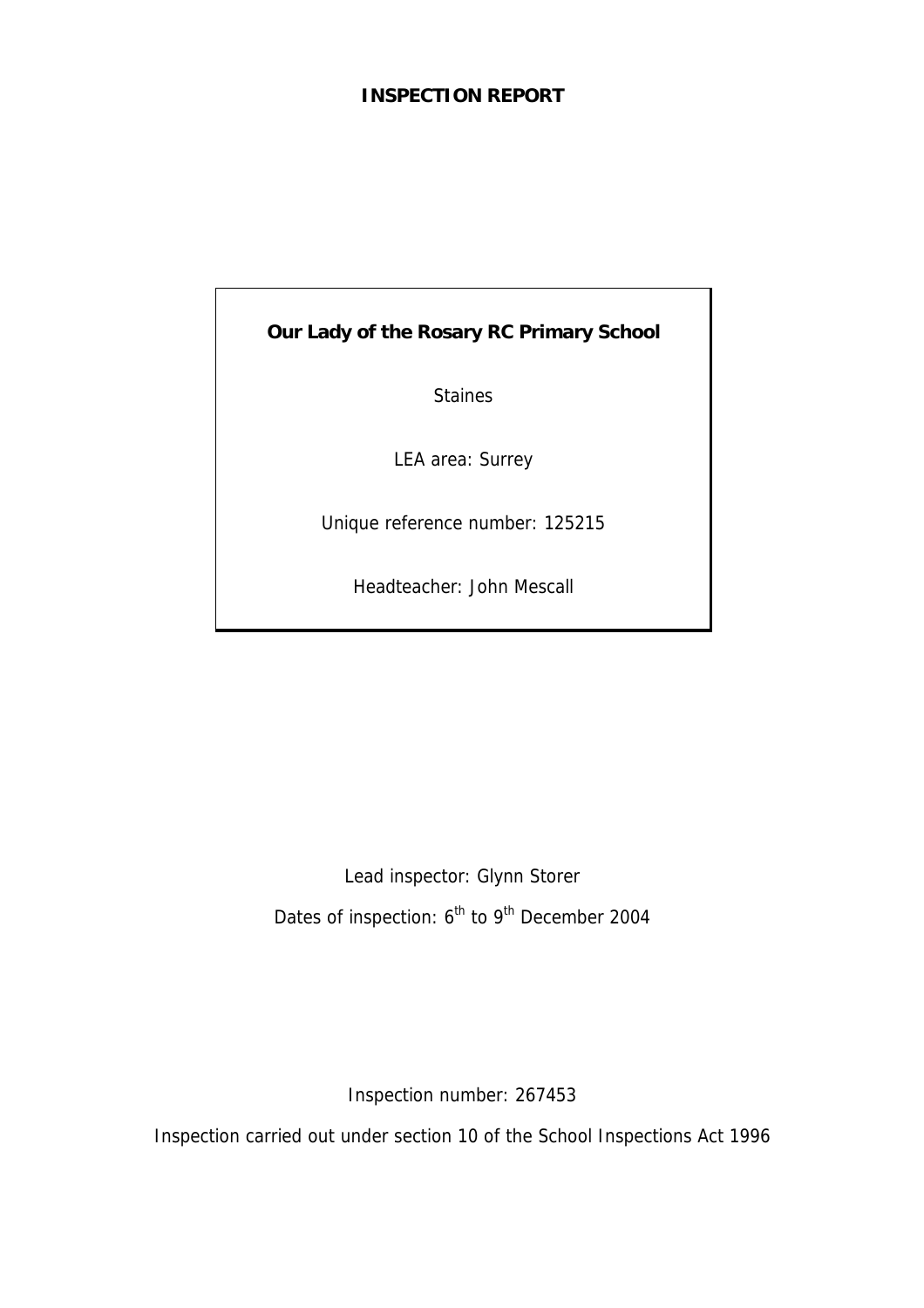# © Crown copyright 2005

This report may be reproduced in whole or in part for non-commercial educational purposes, provided that all extracts quoted are reproduced verbatim without adaptation and on condition that the source and date thereof are stated.

Further copies of this report are obtainable from the school. Under the School Inspections Act 1996, the school must provide a copy of this report and/or its summary free of charge to certain categories of people. A charge not exceeding the full cost of reproduction may be made for any other copies supplied.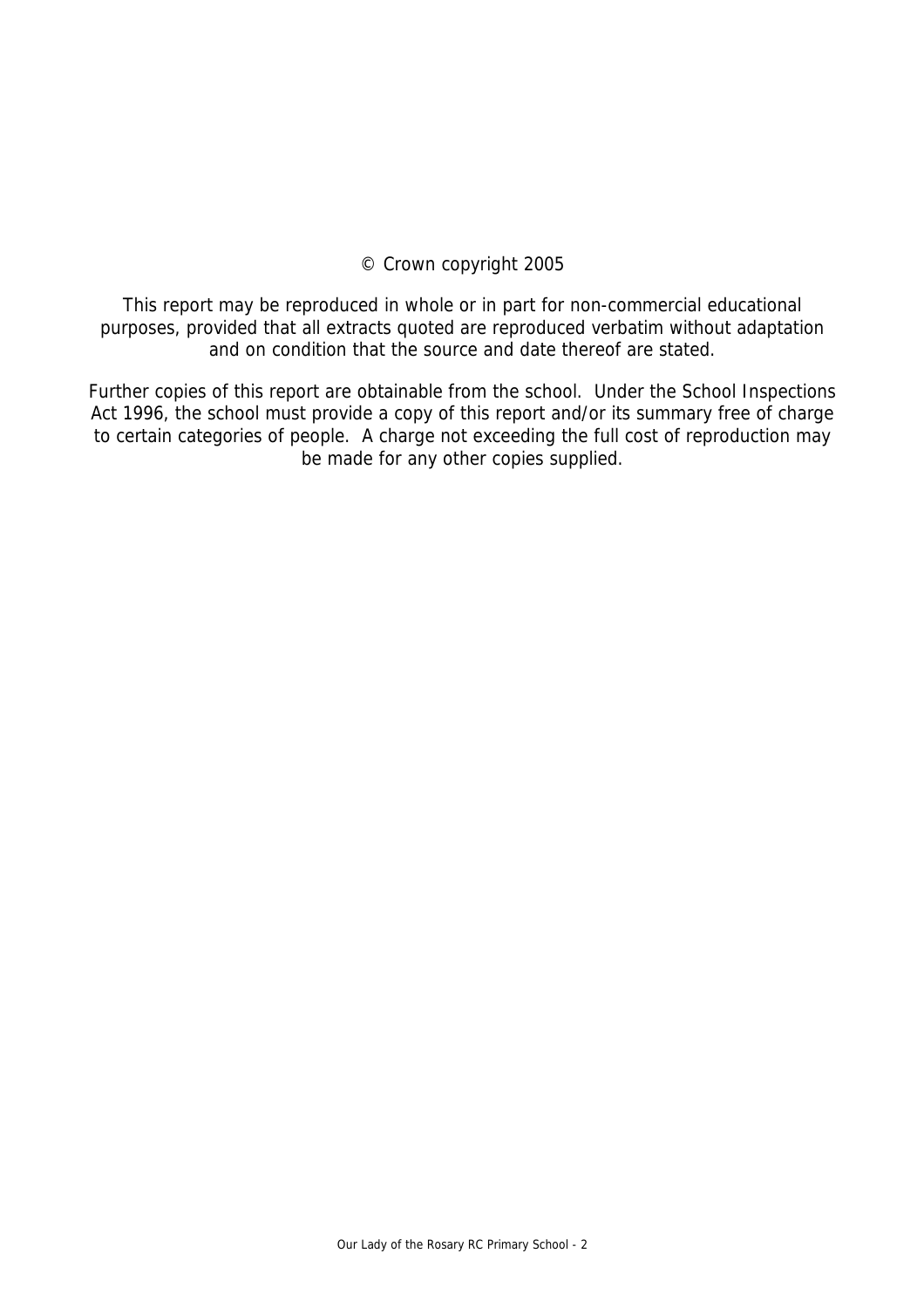# **INFORMATION ABOUT THE SCHOOL**

| Type of school:                       | Primary                            |
|---------------------------------------|------------------------------------|
| School category:                      | Roman Catholic Voluntary Aided     |
| Age range of pupils:                  | $4 - 11$                           |
| Gender of pupils:                     | Mixed                              |
| Number on roll:                       | 249                                |
|                                       |                                    |
| School address:                       | Park Avenue                        |
|                                       | <b>Staines</b>                     |
|                                       | Middlesex                          |
| Postcode:                             | <b>TW18 2EF</b>                    |
| Telephone number:                     | 01784 453539                       |
|                                       |                                    |
| Fax number:                           | 01784 449485                       |
| Appropriate authority:                | Governing body                     |
| <sub>O</sub> f<br>chair<br>Name<br>οf | Mr Peter O'Brien                   |
| governors:                            |                                    |
|                                       |                                    |
| Date<br>0f                            | previous 17 <sup>th</sup> May 1999 |
| inspection:                           |                                    |

# **CHARACTERISTICS OF THE SCHOOL**

Our Lady of the Rosary Roman Catholic voluntary aided primary school is in a residential area close to the centre of Staines. Most pupils come from the Catholic community in the immediate vicinity of the school, although some pupils come from further afield. With 249 pupils on the school roll, this school is similar in size to the average primary school. During the last school year, the proportion of pupils (just over three per cent) known to be eligible for free school meals was below the national average. The social and educational circumstances of the school are quite favourable and children's attainment on entry to the school is about average for their age. There are 31 pupils on the register of special educational needs and four who need support from trained assistants<sup>1</sup>. The overall number of pupils who have special educational needs is below average for a school of this size. There are also 11 pupils for whom English is not their first language. This is a higher number than in most primary schools. The school benefits from a stable and supportive school community. The annual turnover of pupils is quite low. In the Year 6 class of 2003/4, 12 per cent of pupils had joined the class since the 1997/8 intake. This is less than half of the proportion in schools nationally, although in some year groups mobility is considerably greater. In recent years, many pupils have achieved high standards and, as a result, the school received an Achievement Award in 2001. It also gained the Investor in People award in 2004.

 $\overline{a}$ <sup>1</sup> Four pupils are currently subject to a Statement of Special Educational Need that requires this additional level of provision.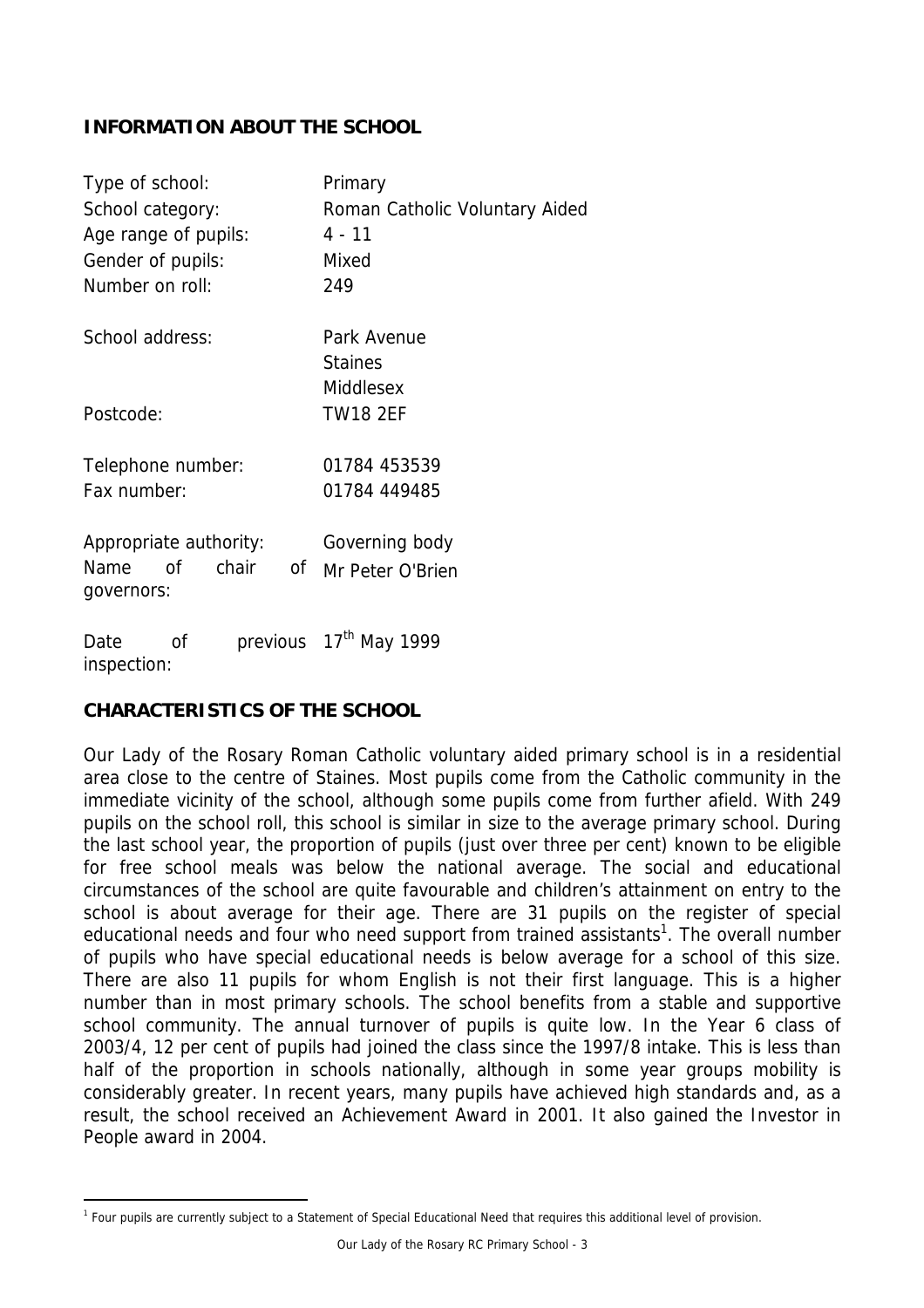## **INFORMATION ABOUT THE INSPECTION TEAM**

| Members of the inspection team |                     | <b>Subject responsibilities</b> |                                             |
|--------------------------------|---------------------|---------------------------------|---------------------------------------------|
| 19830                          | <b>Glynn Storer</b> | Lead inspector                  | English<br>additional<br>as<br>an           |
|                                |                     |                                 | language                                    |
|                                |                     |                                 | <b>Mathematics</b>                          |
|                                |                     |                                 | Information and communication<br>technology |
|                                |                     |                                 | Physical education                          |
|                                |                     |                                 | Citizenship                                 |
| 14214                          | Gillian Smith       | Lay inspector                   |                                             |
| 20646                          | Margaret Palmer     | Team inspector                  | <b>Foundation Stage</b>                     |
|                                |                     |                                 | Science                                     |
|                                |                     |                                 | Art and design                              |
|                                |                     |                                 | Design and technology                       |
|                                |                     |                                 | <b>Music</b>                                |
| 20893                          | David Curtis        | Team inspector                  | Special educational needs                   |
|                                |                     |                                 | English                                     |
|                                |                     |                                 | Geography                                   |
|                                |                     |                                 | History                                     |

The inspection contractor was:

 Altecq Inspections Limited 102 Bath Road Cheltenham GL53 7JX

Any concerns or complaints about the inspection or the report should be made initially to the contractor. The procedures are set out in the leaflet 'Complaining about Ofsted Inspections', which is available from Ofsted Publications Centre (telephone 07002 637833) or Ofsted's website (www.ofsted.gov.uk).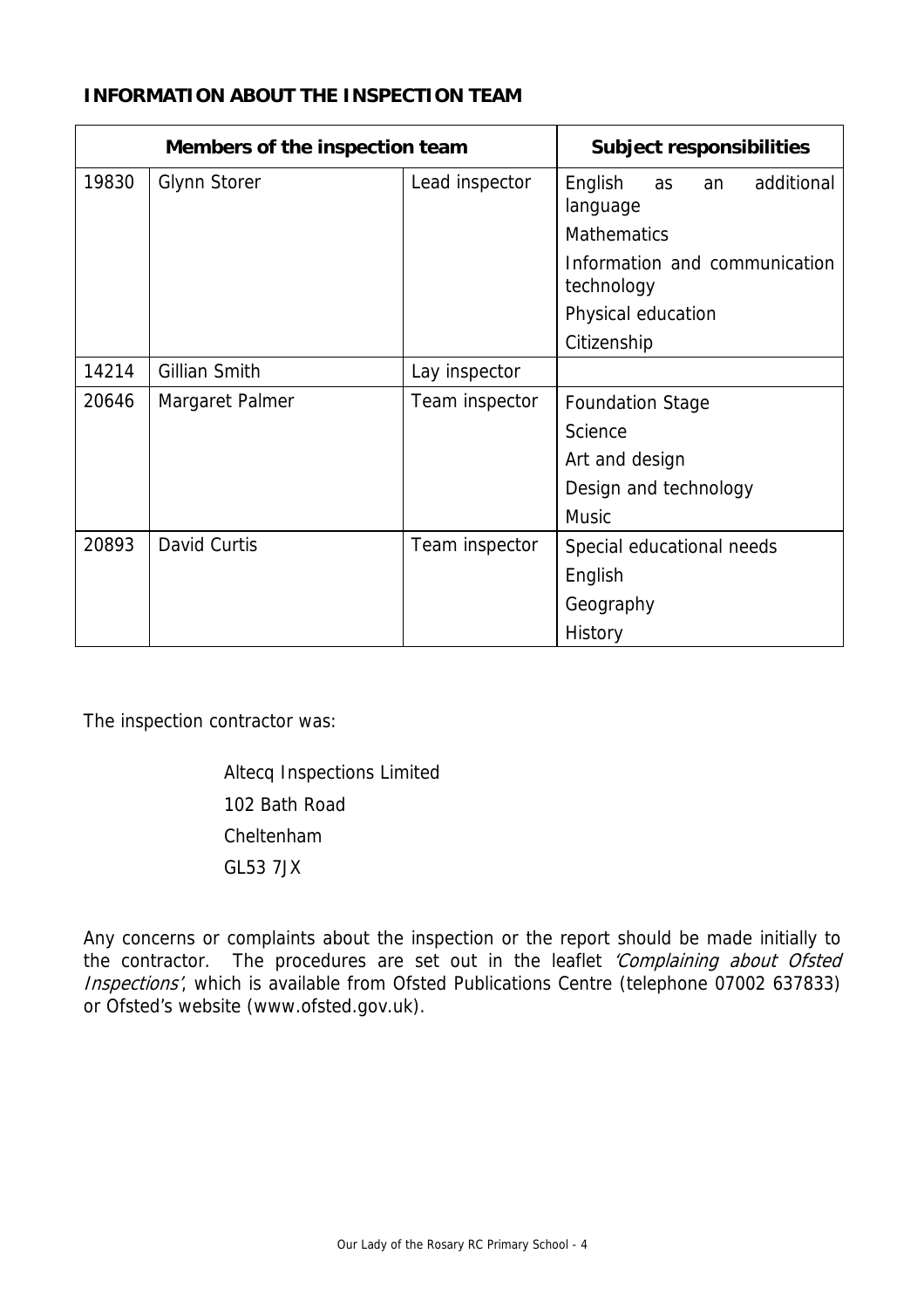# **REPORT CONTENTS**

|                                                                                     | Page |
|-------------------------------------------------------------------------------------|------|
| <b>PART A: SUMMARY OF THE REPORT</b>                                                | 6    |
| <b>PART B: COMMENTARY ON THE MAIN INSPECTION FINDINGS</b>                           |      |
| <b>STANDARDS ACHIEVED BY PUPILS</b>                                                 | 8    |
| Standards achieved in areas of learning, subjects and courses                       |      |
| Pupils' attitudes, values and other personal qualities                              |      |
| <b>QUALITY OF EDUCATION PROVIDED BY THE SCHOOL</b>                                  | 11   |
| Teaching and learning                                                               |      |
| The curriculum                                                                      |      |
| Care, guidance and support                                                          |      |
| Partnership with parents, other schools and the community                           |      |
| <b>LEADERSHIP AND MANAGEMENT</b>                                                    | 15   |
| <b>PART C: THE QUALITY OF EDUCATION IN AREAS OF LEARNING</b><br><b>AND SUBJECTS</b> | 17   |
| AREAS OF LEARNING IN THE FOUNDATION STAGE                                           |      |
| <b>SUBJECTS IN KEY STAGES 1 AND 2</b>                                               |      |
| <b>PART D: SUMMARY OF THE MAIN INSPECTION JUDGEMENTS</b>                            | 28   |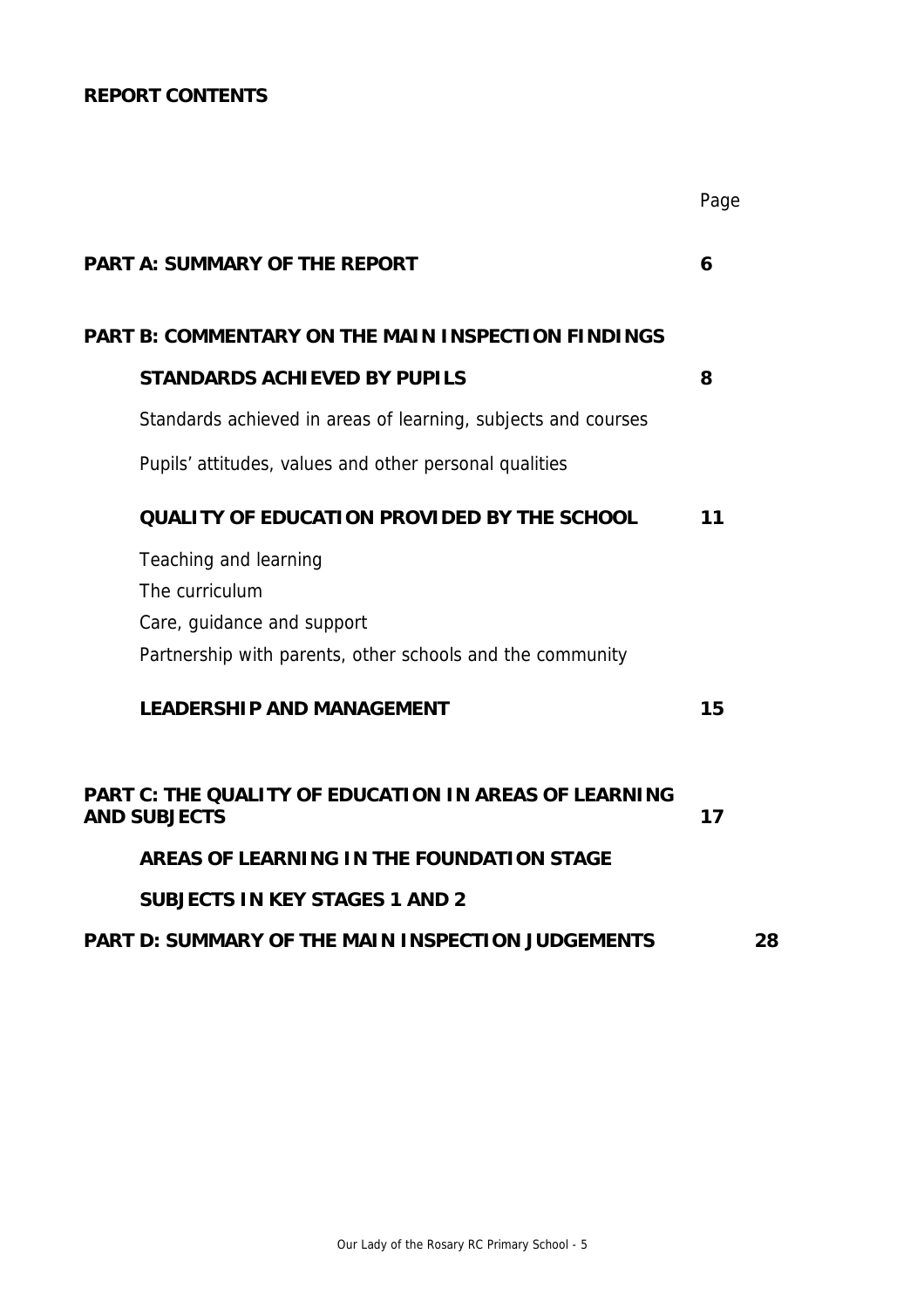# **PART A: SUMMARY OF THE REPORT**

# **OVERALL EVALUATION**

**Our Lady of the Rosary RC Primary is a very good school.** By the time they leave the school, pupils' attainments exceed the nationally expected standards for 11-year-olds in many subjects because teaching is good or very good in a high proportion of lessons. The headteacher provides very good leadership. Together with staff and governors, he is striving for excellence in many aspects of the work of the school. The school provides very good value for money.

# **The school's main strengths and weaknesses are:**

- Pupils of all abilities make very good progress during their time in the school.
- The curriculum is extremely rich and stimulating. It inspires pupils with a strong desire to learn.
- The school promotes pupils' personal development very successfully.
- The lack of a dedicated outdoor area for children in the reception class restricts facilities for physical development and for learning in the outdoors.
- The headteacher provides very purposeful leadership. He ensures high standards in many aspects of the school's work and inspires in staff a strong commitment to school improvement.
- The school has a very successful partnership with parents and with the local community.
- The school does not have procedures for including pupils' views when planning for improvement.

The rate of improvement since its last inspection has been very good. Standards are higher than they were at the time of the last inspection because teaching and learning are more effective. There are regular examples of good and very good teaching. An excellent range of educational visits, visitors and special events improves the quality of pupils' learning. The school has successfully addressed all of the issues raised by the previous inspection. The quality of school self-evaluation and of the governing body's planning for improvement are now very effective. Senior staff make better use of the data they have to identify areas of relative weakness and governors and subject leaders are more involved in the process. Standards of care are also higher than they were. The governing body conducts thorough risk assessments on all aspects of the work of the school and has strengthened arrangements for the supervision of pupils.

| Results in National Curriculum tests at |      | similar schools |      |      |
|-----------------------------------------|------|-----------------|------|------|
| the end of Year 6, compared with:       | 2002 | 2003            | 2004 | 2004 |
| English                                 | Δ*   |                 |      |      |
| <b>Mathematics</b>                      | Λ*   |                 |      |      |
| <b>Science</b>                          |      |                 |      |      |

# **STANDARDS ACHIEVED**

 $\overline{a}$ 

Key: A\* - Top 5% nationally; A - well above average; B - above average; C - average; D - below average; E - well below average Similar schools are those whose pupils attained similarly at the end of Year 2

**Overall, pupils achieve very well.** When children enter the school, most perform at an average level for their age. However, they make good progress in reception and almost all achieve the early learning goals<sup>2</sup>. Indeed, by the end of the reception year, a considerable

 $<sup>2</sup>$  Early learning goals are the standards that children are expected to reach by the end of their reception year.</sup>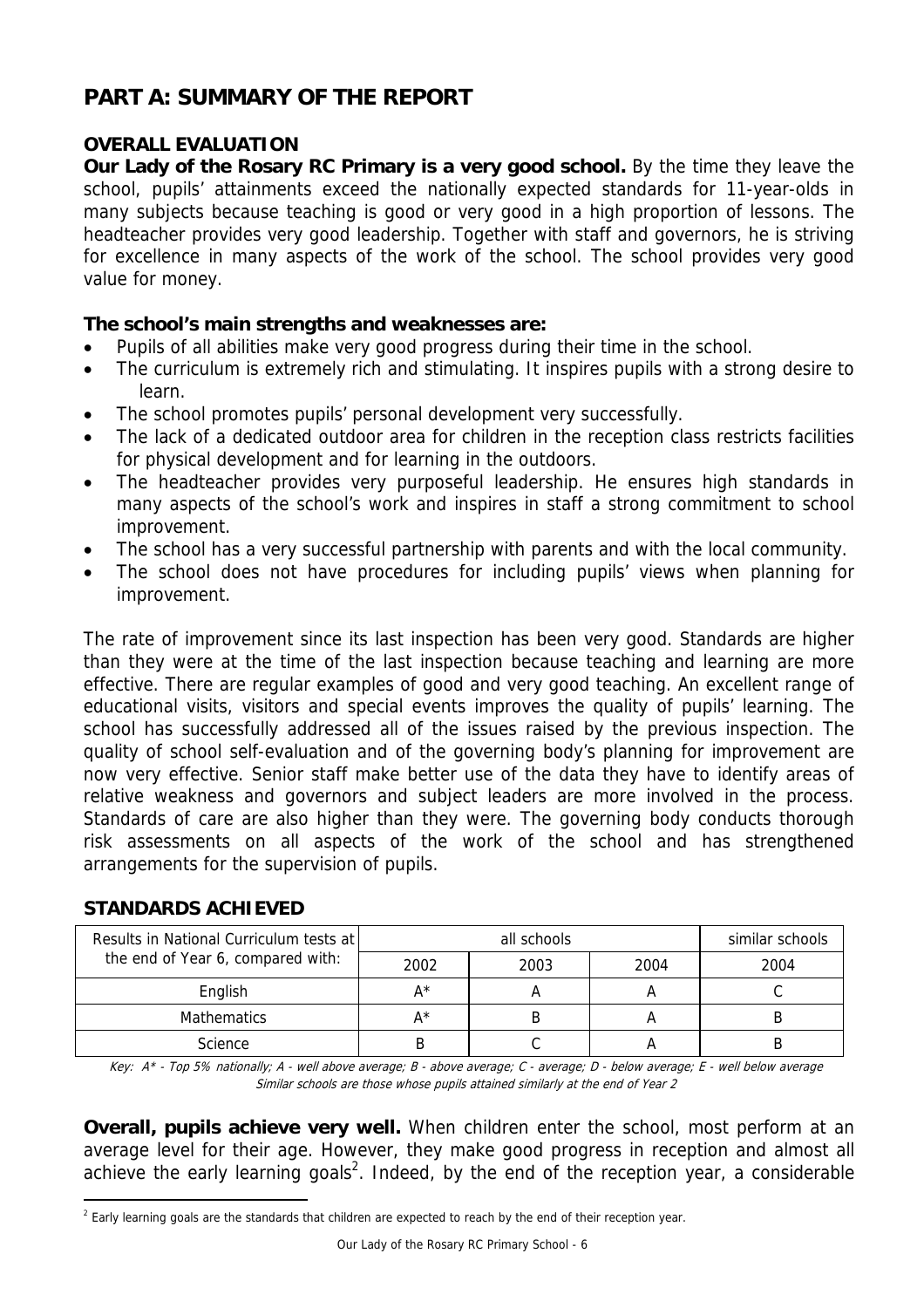number of children are above average in terms of their personal, social and emotional development and in some aspects of their communication and mathematical skills.

In the national tests for seven year olds in 2004, results in reading, writing and science were above the national average and, in mathematics, they were average. However, these results were lower than the results in 2003 and in reading, mathematics and science were lower than results in similar schools. This apparent dip in standards does not indicate a decline in pupils' learning or achievement because most attained the expected level for their age<sup>3</sup>. Moreover, one in four had identified special educational needs and there was a lower proportion than normal with the potential for reaching the above average Level 3. In relation to their attainment on entry and to the difficulties that some pupils faced, all pupils in the Year 2 class of 2004 achieved well and made good progress. Inspection evidence indicates that pupils currently in Year 2 are also making good progress and are on course to attain above average standards in reading, writing, mathematics and science.

In the national tests for 11-year-olds in 2004, results in English, mathematics and science were well above the national average and above the average for similar schools. Inspection evidence indicates that pupils currently in Year 6 are on course to attain similarly high standards in all core subjects<sup>4</sup> by the end of the school year. This represents very good progress and achievement from the average standards that they attained in 2001. By the time pupils leave the school, standards are also set to exceed national expectations in history, art and design, design and technology and information and communication technology (ICT). Pupils with special educational needs achieve well in Years 1 and 2 and very well in Years 3 to 6. Pupils from different backgrounds make similar progress and boys and girls do equally well.

**Pupils achieve very good standards in relation to their spiritual, moral, social and cultural development.** They are sensitive to the needs of others and contribute very well to the school as a community. They are very keen to learn and rise to the challenge to do their best. Provision for moral development is very effective. Topics that provide rich experiences for pupils promote cultural awareness very effectively and prepare them very well for life in a multi-ethnic society.

### **QUALITY OF EDUCATION**

**The school provides a very good quality of education.** Teaching and learning are **good overall**. Much teaching is stimulating and very successfully engages pupils' interest. All teachers insist on good standards of behaviour and ensure that all pupils are included and have the chance to succeed. The school enriches its curriculum with an excellent range of educational visits, visitors and special events that bring learning to life and motivate pupils. Standards of care are very good and the very effective partnership that the school builds with most parents means that pupils are happy in school and rapidly develop confidence and self-esteem.

# **LEADERSHIP AND MANAGEMENT**

**The quality of leadership and management is very good.** The headteacher leads and manages the school very well. He successfully promotes a strong sense of purpose and very good levels of teamwork amongst staff. He receives good support from senior staff and

 $\overline{a}$ 

<sup>&</sup>lt;sup>3</sup> The nationally expected standard for pupils at the end of Year 2 is National Curriculum Level 2. Pupils who achieve Level 3 in Year 2 are exceeding national expectations. At the end of Year 6, the expected level is national Curriculum Level 4. Pupils who achieve Level 5 are exceeding national expectations.

<sup>&</sup>lt;sup>4</sup> The core subjects are English, mathematics and science.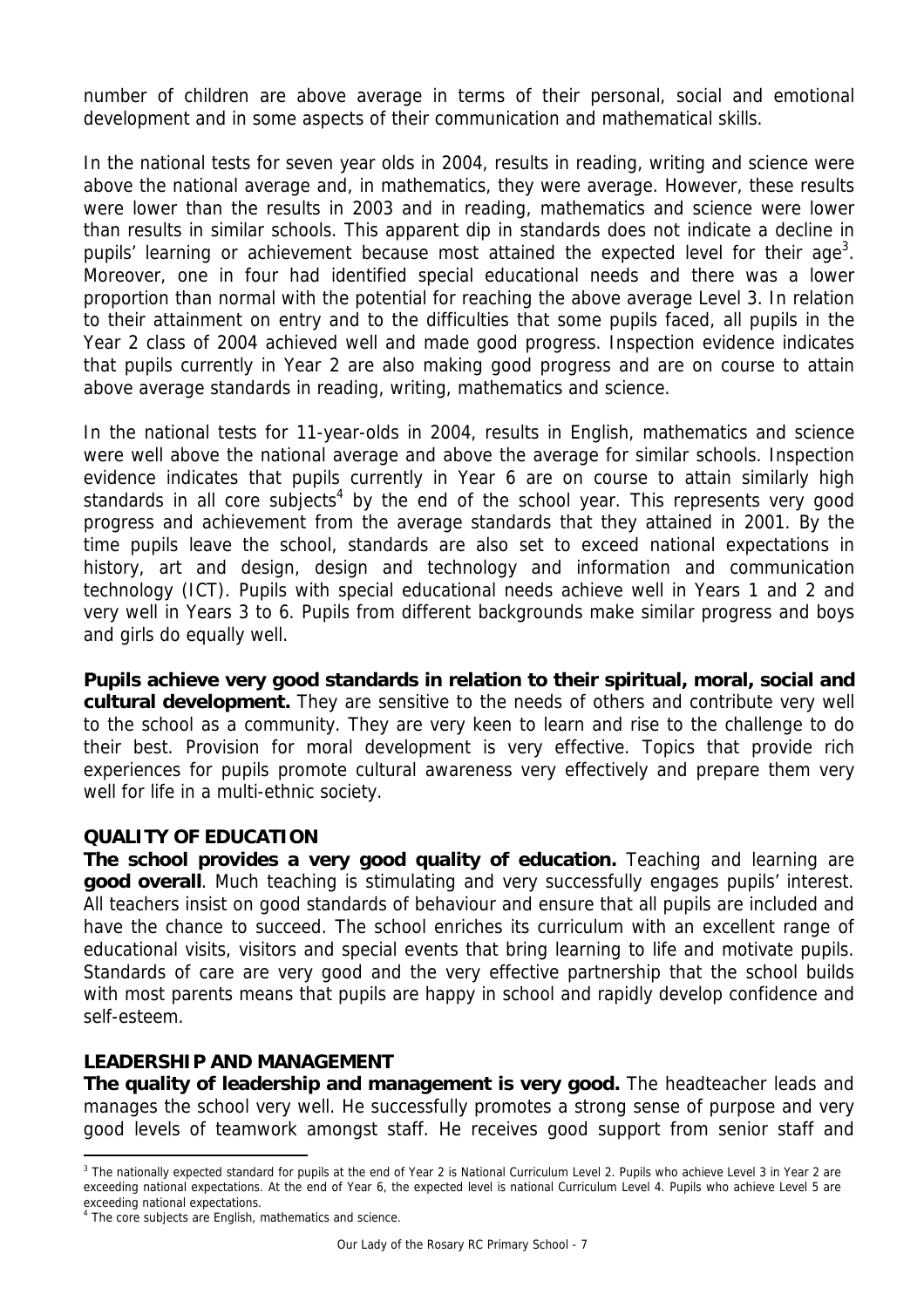governors, whose contribution has improved because their levels of involvement have increased. The headteacher is very rigorous in his monitoring of standards and quality, and governors use the outcomes of monitoring very effectively to evaluate the work of the school and to plan for school improvement.

# **PARENTS' AND PUPILS' VIEWS OF THE SCHOOL**

Parents and pupils are very well satisfied with the school. Parents think that Our Lady of the Rosary is a very good school and give generous support, both at school and in the home. In response to the parents' questionnaire, they expressed strong approval for almost every aspect of the school's work. A few parents felt that they did not receive enough information about their children's progress, but inspectors found no evidence to support these concerns. Pupils are most happy that there are adults to turn to if they are hurt or worried.

### **IMPROVEMENTS NEEDED**

The most important things the school should do to improve are:

- improve resources and facilities for children in reception by establishing a dedicated outdoor play area and equipping it with resources that promote active learning and physical development;
- introduce procedures for sampling and taking account of pupils' views when planning for school improvement.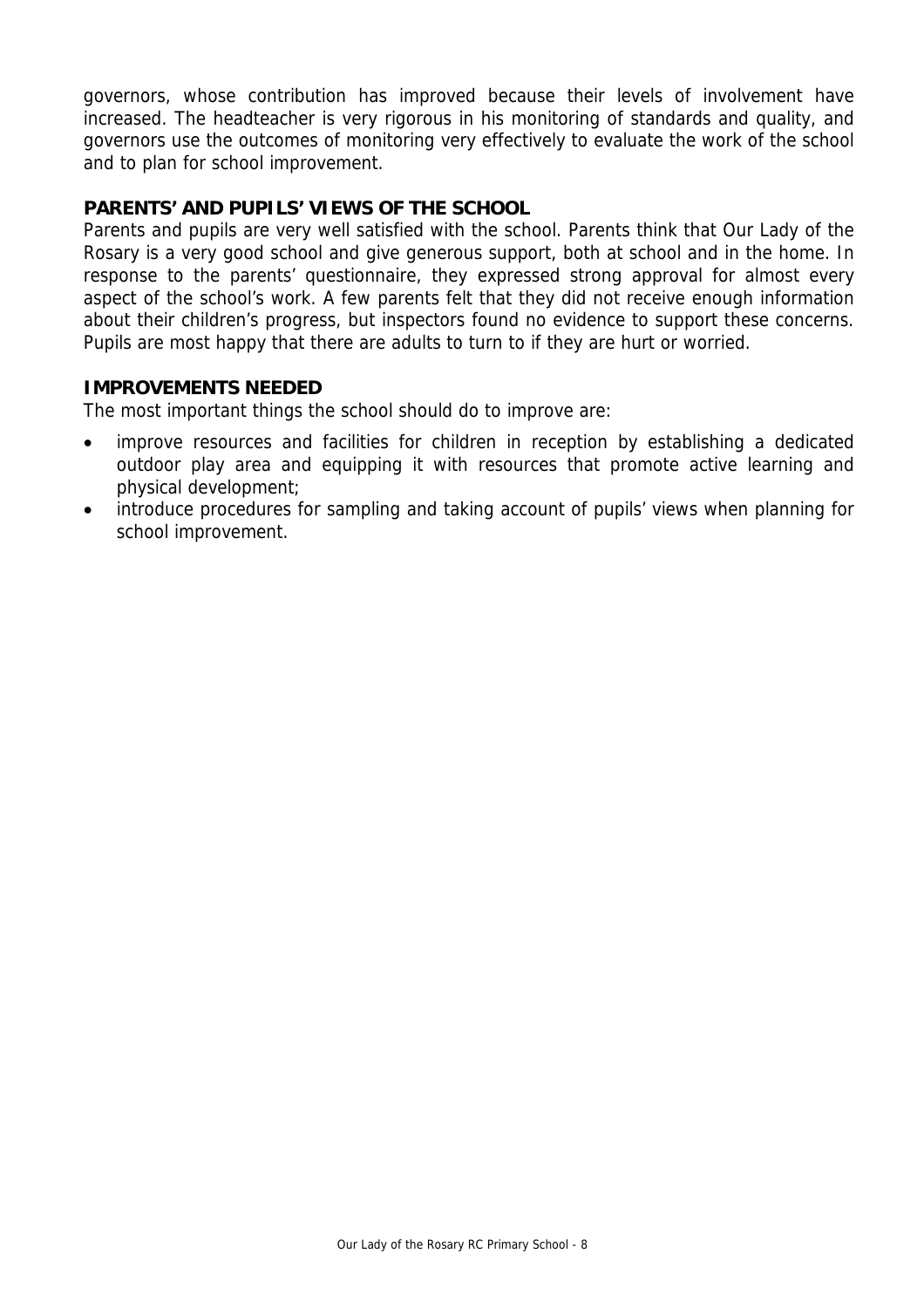# **PART B: COMMENTARY ON THE INSPECTION FINDINGS**

# **STANDARDS ACHIEVED BY PUPILS**

# **Standards achieved in areas of learning, subjects and courses**

Pupils of all ages and abilities achieve well. Children in the Foundation Stage<sup>5</sup> make good progress. By the end of Year 2, standards in reading, writing, mathematics and science are **above average**. By the end of Year 6, standards in core subjects are **well above average**. Pupils **exceed the expected standards** for their age in several other subjects.

### **Main strengths and weaknesses**

- By the end of the Foundation Stage, almost all children attain the early learning goals and many exceed them.
- By the end of Years 2 and 6 almost all pupils attain or exceed nationally expected standards in core subjects.
- Pupils in Year 6 are on course to improve considerably on the standards they achieved at the end of Year 2.
- Pupils of all abilities and those from different backgrounds do equally well.

### **Commentary**

# **Key Stage1**

### Standards in national tests at the end of Year 2 – average point scores<sup>6</sup> in 2004

| Standards in: | School results | National results |
|---------------|----------------|------------------|
| reading       | 16.5(17.9)     | 15.8(15.7)       |
| writing       | 15.7(15.5)     | 14.6 (14.6)      |
| mathematics   | 16.5(18.9)     | 16.2(16.3)       |

There were 30 pupils in the year group. Figures in brackets are for the previous year

# **Key Stage 2**

-

#### **Standards in national tests at the end of Year 6 – average point scores in 2004**

| Standards in: | School results | National results |
|---------------|----------------|------------------|
| English       | 28.7 (28.5)    | 26.9(26.8)       |
| mathematics   | 29.1(27.6)     | 27.0(26.8)       |
| science       | 30.4(28.7)     | 28.6 (28.6)      |

There were 28 pupils in the year group. Figures in brackets are for the previous year

1. When children enter the reception class, most have levels of knowledge, understanding and skills that are average for their age. They make good progress and

<sup>&</sup>lt;sup>5</sup> The Foundation Stage begins when children reach the age of three and ends at the end of the reception class year. It is a distinct stage, preparing children for later schooling, and is based on six areas of learning. These mainly refer to communication, language and literacy, mathematical development and personal and social development, but also include knowledge and understanding of the world and

physical and creative development.<br><sup>6</sup> Average point scores are a statistical method for comparing a school's performance in a single core subject or in all core subjects with the performance of all schools or of similar schools. The school's scores are derived from the levels that pupils in Years 2 and 6 achieve in the annual National Curriculum tests.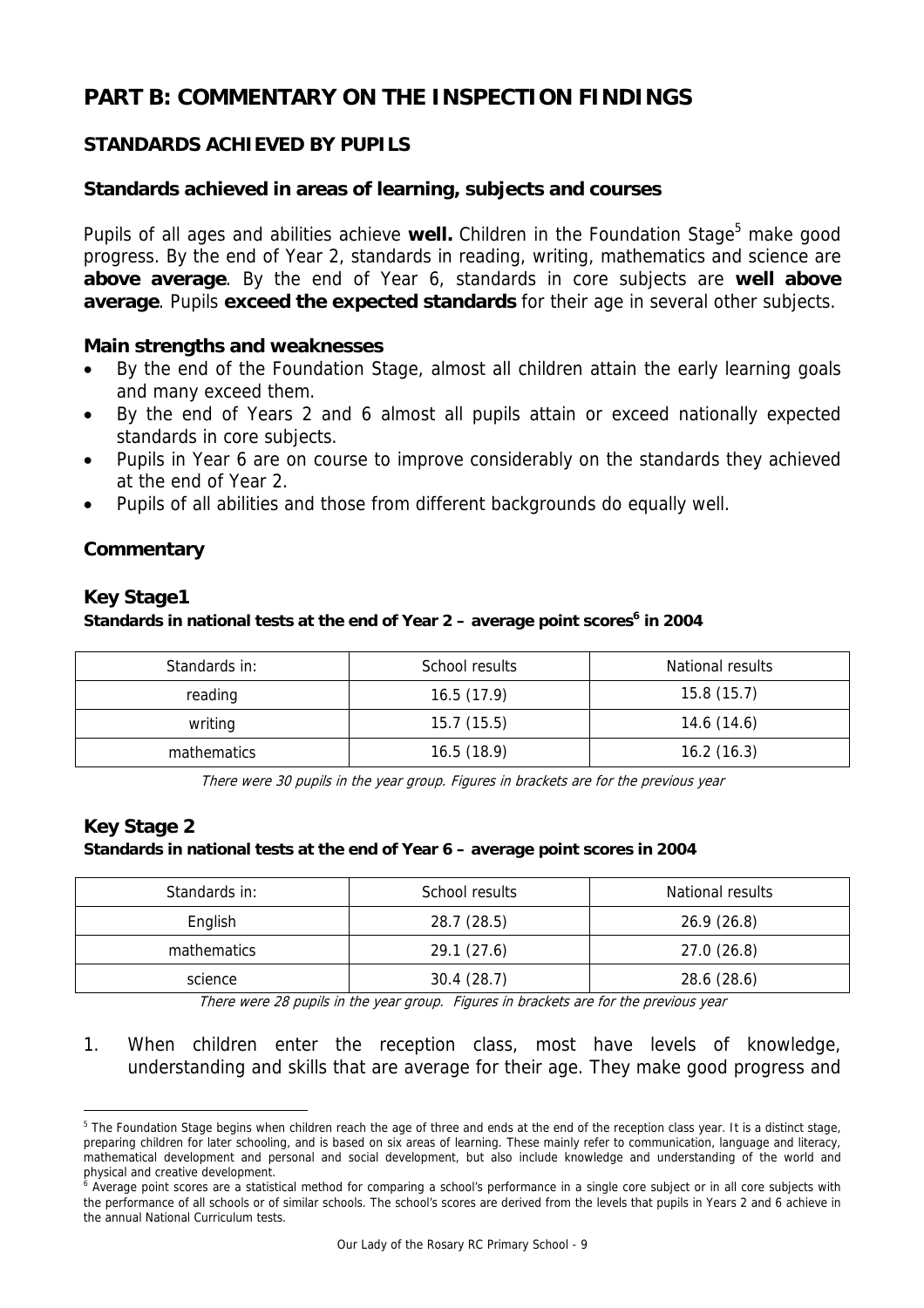most attain the standards that they are expected to reach by the end of their reception year. Their progress is particularly good in personal and social development and in some aspects of their communication and mathematical skills. Many children are on course to exceed the expected standards in these areas of learning.

- 2. Pupils continue to make good progress in Years 1 and 2. Last year, standards in reading, writing and science were above average and they were average in mathematics. Nevertheless, with the exception of writing, pupils' average test scores in 2004 were lower than in 2003 and in reading, mathematics and science they were lower than those gained by pupils in similar schools. However, this apparent drop in standards does not indicate a decline in the quality of pupils' learning or achievement. Almost all attained the expected level for their age and between a quarter and a third attained the above average Level 3 in most core subjects. These are significant achievements, given that one in four pupils in that year group had special educational needs and there were fewer than normal with the potential for the above average achievement. In relation to their attainment on entry and to the difficulties that some pupils faced, all pupils in the Year 2 class of 2004 achieved well. Inspection evidence indicates that pupils currently in Year 2 are also making good progress and are on course to attain above average standards in reading, writing, mathematics and science.
- 3. Pupils in Years 3 to 6 make very good progress. In 2004, pupils' results in English, mathematics and science were well above the national average and above the average for similar schools. Taken together, the results in 2004 were considerably higher than those in 2003. Inspection evidence indicates that pupils currently in Year 6 are on course to attain similarly high standards in all core subjects by the end of the school year. This represents very good progress and achievement from the average standards that they attained at the end of Year 2 in 2001. By the time pupils leave the school, standards are also set to exceed national expectations in history, art and design, design and technology and information and communication technology.
- 4. Pupils of all abilities do equally well. Teachers set work that really makes pupils think and moves their learning on. This is particularly evident in Years 4 to 6 where challenging tasks enable many pupils to exceed the standards expected for their age. Pupils with special educational needs achieve well in Years 1 and 2 and very well in Years 3 to 6. Most pupils who speak English as an additional language achieve the expected standard for their age, despite the difficulties that they face. Pupils from different backgrounds make similar progress and boys and girls do equally well.

# **Pupils' attitudes, values and other personal qualities**

Most pupils have **very good attitudes** to school and **behave very well.** 

### **Main strengths and weaknesses**

- Children in the reception class settle to school routines and grow in confidence.
- Pupils have very good attitudes.
- Pupils' behaviour in lessons and around the school is very good.
- Relationships at all levels are very good.
- The school curriculum promotes spiritual, moral, social and cultural development very effectively.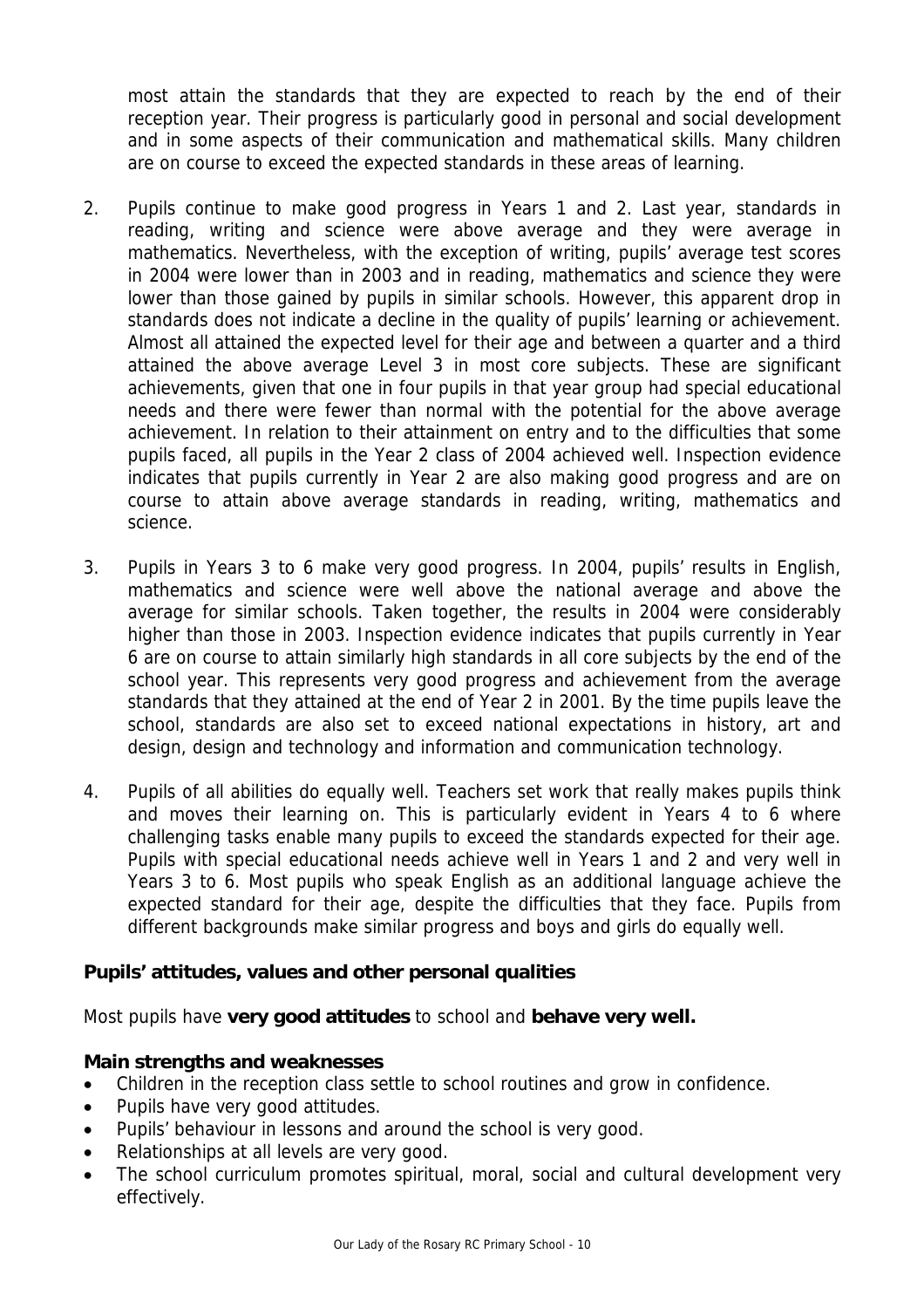- 5. When children first come to the school, staff create a welcoming atmosphere and do a particularly good job in establishing routines and expectations. Consequently, children feel secure in the reception class. They settle and soon begin to adopt helpful patterns of behaviour. The reception class teacher and her nursery nurses work consistently to promote children's self-esteem, confidence and independence. Consequently, most are happy, respond well to adults and work and play cooperatively. Many display very good levels of attentiveness and a readiness to work that is above that normally found in children of this age.
- 6. The pupils' questionnaire returns indicated that most pupils like their school because, although they have to work hard, teachers and classroom assistants help them when they are stuck. They also think that lessons are interesting and fun. Inspection evidence supports these views. A very important contributory factor to pupils' very positive attitudes is the very good range of sporting, cultural and other activities and events that the school provides in order to bring pupils' learning to life. These very positive attitudes improve pupils' learning and progress.
- 7. Pupils behave very well because teachers and supervisory staff insist on high standards of behaviour. They use rewards and sanctions consistently and take the time to explain why a particular action is unkind or wrong. Consequently, most pupils understand the consequences of their actions. The playground is a lively, yet harmonious place. Pupils play happily in groups that are mixed in terms of age and gender. Pupils are very kind and considerate. For example, older pupils look after and play with younger pupils, particularly if they are alone or upset. Pupils from different backgrounds confirm that they do not suffer abuse or harassment at school. Pupils respect the school site. There is very little litter and no evidence of damage caused by pupils. There have been no exclusions during the last school year.
- 8. Relationships are very good. Conversations are characterised by mutual respect because pupils respond really well to the very good example set by staff. They listen carefully to what others have to say and respond thoughtfully. Pupils get along well with one another and so collaborate easily in joint activities. For example, pupils in Year 5 were keen to help each other by sharing tips that enabled friends to overcome complex ICT problems. This level of co-operation and mutual support improves pupils' learning considerably. Pupils also relate very well to their teachers and to other adults in school. The survey of pupils confirms that most strongly believe that staff treat them fairly and that there is an adult to go to if they are worried or hurt.
- 9. The school promotes pupils' personal development very successfully. Pupils achieve very good standards in relation to their spiritual, moral, social and cultural development. Because the school has a strongly Christian character, prayer and reflection are part of pupils' everyday experience. Staff are consistent in their approach to the promotion of spirituality. Consequently, pupils are reflective and sensitive to others' feelings and to things of beauty. Very clear moral values underpin all aspects of the life and work of the school and all staff are conscientious in promoting them. Therefore, pupils respect one another, follow agreed codes of conduct and act on a clear understanding of what is right and wrong. Current teaching also prepares pupils very well to be useful members of the community. They have lessons in personal, social, health education and citizenship every week and other subjects such as geography, history, science and religious education make a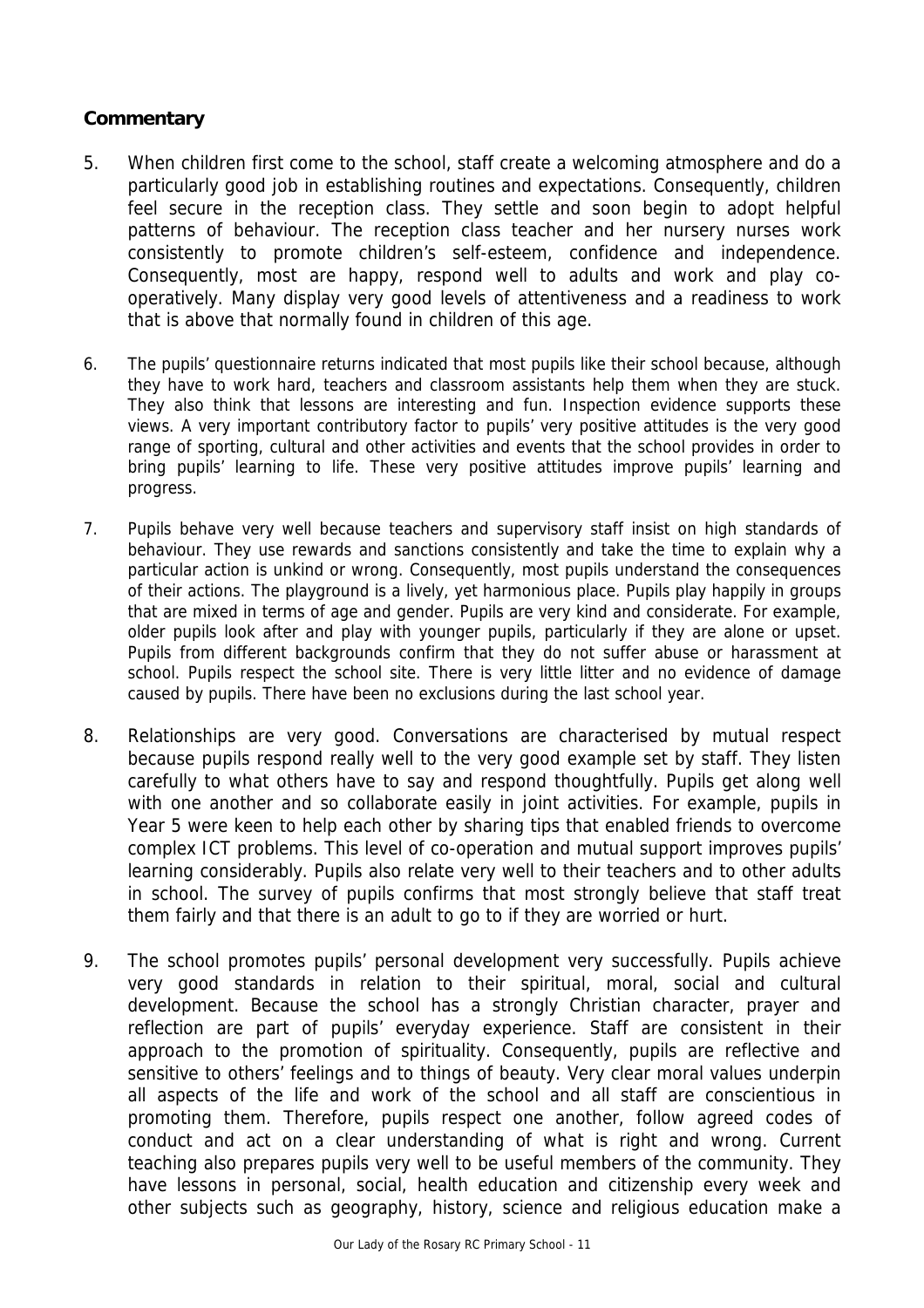good contribution to this area of pupils' work. Pupils are very involved with local and international charitable efforts and in the life of the church. Topics that give pupils indepth insights into civilisations, literature and the arts promote cultural awareness very effectively. Similarly, topics concerning the everyday lives of people in other lands or the values and beliefs of people from other ethnic traditions prepare them very well for life in a multi-ethnic society. This is a very strong aspect of the school's work.

10. Pupils' attendance is good. Rates of both authorised and unauthorised absence are below those in schools nationally. Parents and carers ensure that most children attend regularly and arrive punctually at school, although some absence results from holidays taken during term time. Nevertheless, attendance has remained above, and in some years well above, average in every year since the last inspection.

#### **Attendance in the latest complete reporting year**

| Authorised absence (%) |  | Unauthorised absence (%) |  |
|------------------------|--|--------------------------|--|
| School data:           |  | School data:             |  |
| National data:         |  | National data:           |  |

The table gives the percentage of half days (sessions) missed through absence for the latest complete reporting year.

# **QUALITY OF EDUCATION PROVIDED BY THE SCHOOL**

### **Teaching and learning**

The quality of teaching and learning is **good.**

#### **Main strengths and weaknesses**

- Teaching in the Foundation Stage and in Years 1, 2 and 3 is consistently good.
- Very good teaching in Years 4, 5 and 6 promotes pupils' very good achievement.
- Very good relationships underpin pupils' very positive response in lessons and eagerness to learn.
- Teachers very successfully interest, encourage and engage pupils.
- Assessment is good and staff use the information gained effectively to support pupils' learning.
- Teaching assistants very effectively support pupils' learning.

#### **Commentary**

#### **Summary of teaching observed during the inspection in 34 lessons**

| Excellent | Very good | Good     | Satisfactory | Unsatisfactory | Poor     | Very poor |
|-----------|-----------|----------|--------------|----------------|----------|-----------|
| (3%)      | 12 (35%)  | 17 (50%) | 4 (12%)      | $0(0\%)$       | $0(0\%)$ | $0(0\%)$  |

The table gives the number of lessons observed in each of the seven categories used to make judgements about lessons

11. The school has maintained the good standards of teaching and learning reported by the last inspection and there has been an improvement in the proportion of very good teaching. Almost nine out of ten lessons seen during the inspection were good, very good or excellent. A high proportion of lessons in Years 4, 5 and 6 were very good. There was no unsatisfactory teaching.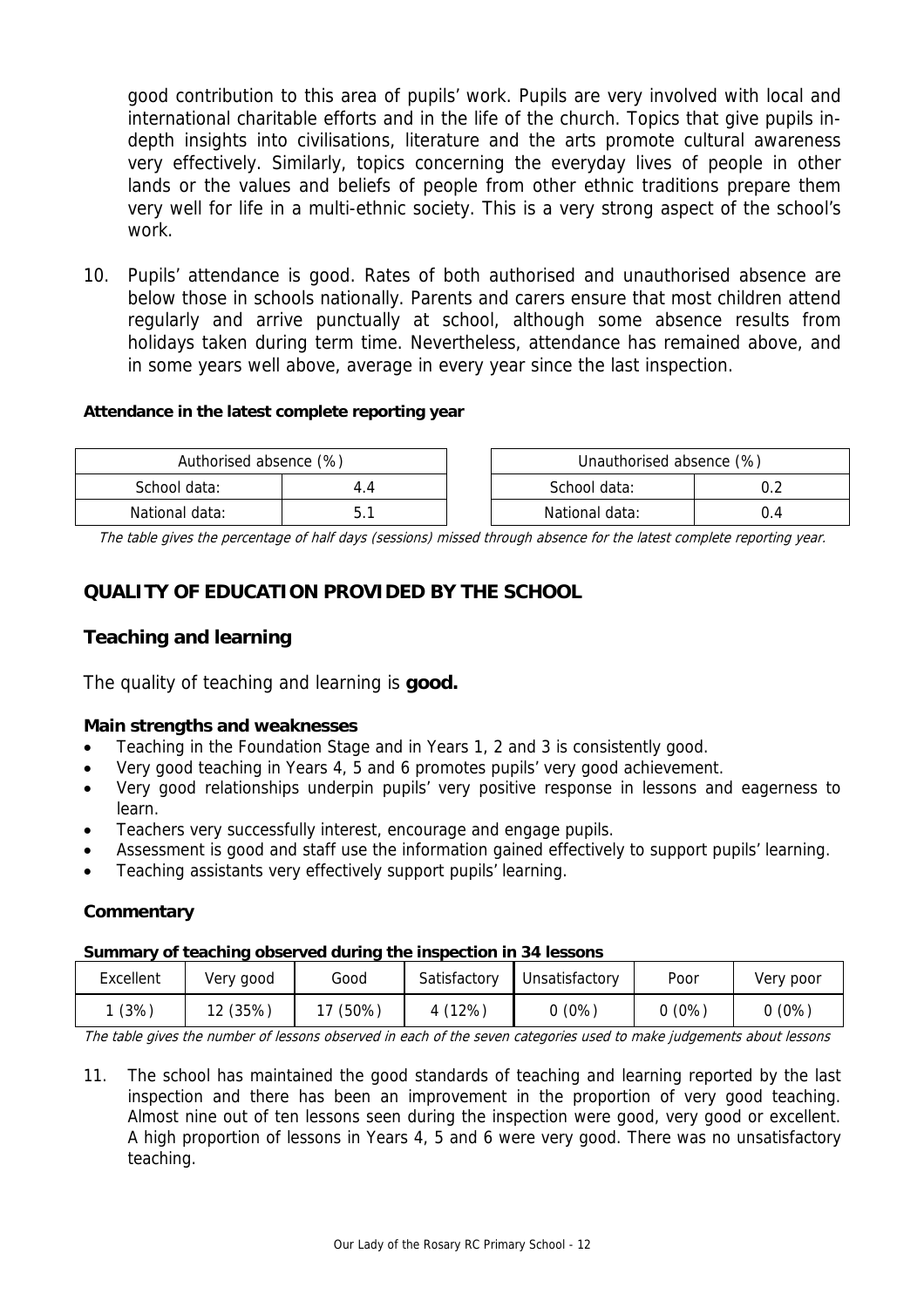- 12. The teacher and nursery nurses in the reception class promote the children's personal, social and emotional development very effectively. Consequently, children are keen to be actively involved in learning activities and achieve well. This good start provides a secure foundation for the enthusiasm for school, application and good behaviour displayed throughout the school.
- 13. Teachers base their lively and confident approach in lessons on good subject knowledge. They plan and structure their lessons carefully and share their aims with pupils so that tasks are purposeful. For example, in an excellent ICT lesson, the teacher demonstrated high level of expertise and enthusiasm in engaging his pupils so that they very successfully produced PowerPoint presentations about their visit to London. Pupils of all ages have very good attitudes to learning. Teachers manage pupils effectively, insist on good standards of behaviour and establish classroom routines that successfully promote independent and collaborative learning. Teachers consistently encourage and praise pupils' efforts. This very successfully motivates pupils and enhances their self-esteem**.** They concentrate on their work when they are not directly supervised and co-operate sensibly when they work in small groups. Older pupils often undertake investigative and problem-solving activities that consolidate and extend their understanding and skills, notably in mathematics, science, ICT, history and design and technology. This is an important feature in the very good teaching, learning and progress that takes place in Years 4 to 6.
- 14. The reception class teacher assesses children's skills thoroughly and creates a range of records. Staff use this information well to identify individual children's development and learning needs and when planning targeted activities for individuals and groups. The school conducts the annual statutory and optional National Curriculum tests and supplements these with additional assessments, chiefly in English and mathematics. There are also recently introduced procedures for assessment in all other subjects. Staff keep careful records and the school uses this information effectively to track pupils' progress and to target additional support to meet the needs of specific groups of pupils. Assessment and recording procedures for pupils with special educational needs are very effective, enabling pupils to make good progress towards the targets on their individual education plans. All teachers use brisk question and answer sessions at the beginning of lessons to introduce a new topic and revise previous learning. Teachers in Years 4, 5 and 6 are particularly skilled in extending pupils' thinking and checking their understanding by questioning them in the course of lessons. Teachers mark work regularly and thoroughly so that pupils are aware of the quality of what they have done. Teachers set targets for pupils in English and mathematics and check their progress towards them. This is a recent initiative, which already promotes older pupils' understanding of how they can improve in English.
- 15. Teachers carefully plan how teaching assistants can support pupils in lessons. Therefore, they very effectively reinforce the work of teachers and contribute significantly to pupils' learning. Support staff successfully ensure that pupils with special educational needs receive the support that they need to overcome their difficulties, take an active part in lessons and make progress alongside others in the class.

### **The curriculum**

The curriculum is **very good**. Curriculum enrichment is **excellent**. Accommodation and resources are **good**.

### **Main strengths and weaknesses**

- Pupils benefit from a rich and stimulating curriculum.
- There is no dedicated outdoor play area for children in the reception class.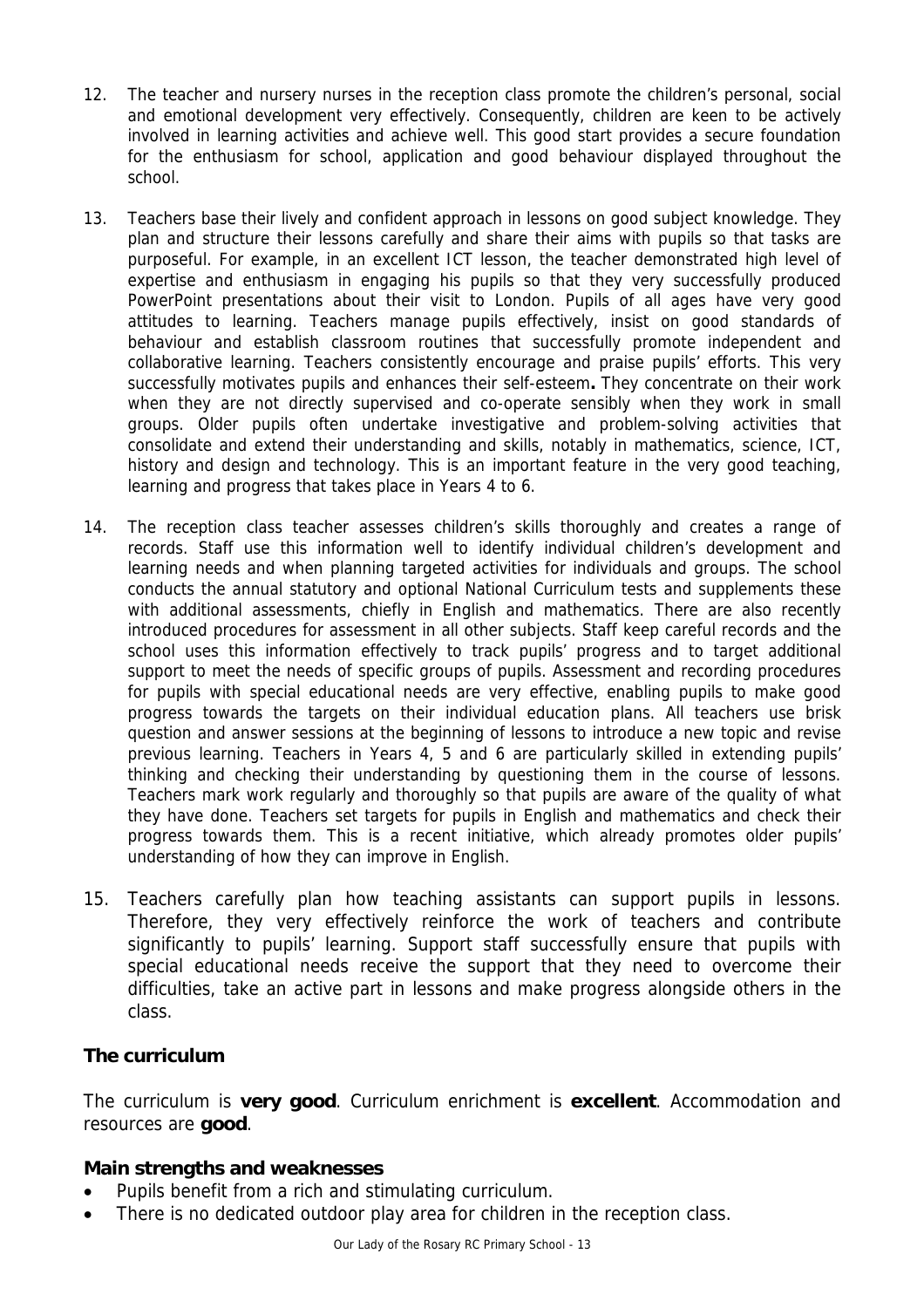- Pupils' learning is enhanced considerably by an impressive range of visits, visitors and after-school clubs.
- The provision for pupils with special educational needs is good.
- Teachers celebrate pupils' work through high-quality displays.

# **Commentary**

- 16. The school provides its pupils with the full requirements of the National Curriculum. There are significant strengths in the quality of cross-curricular planning which make learning exciting and meaningful. An outstanding feature is the planning for pupils to use and apply their literacy skills across all subjects and this has a significant impact on the quality of pupils' reading and writing. Whilst the curriculum in the Foundation Stage is good overall, the lack of a secure outdoor play area means that children's learning in physical development is limited. The result is that achievement in this area of learning is satisfactory whilst it is good in the other five areas.
- 17. The school plans high-quality educational visits to support pupils' learning, especially in geography and history topics. Visits to museums and residential centres are planned carefully to support and enrich teaching. During the inspection, pupils in Year 5 visited the Imperial War Museum and 'The Blitz'. These experiences make a significant contribution to deepening pupils' understanding of life in Britain since 1930. Over the school year, the school provides a significant number of extra-curricular activities in the arts, music and sport. These clubs are well attended and valued by pupils. Parents at the pre-inspection meeting expressed the view that the provision of clubs was a significant strength of the school.
- 18. The curriculum includes all pupils and gives them the opportunity to succeed and make progress. Provision for pupils with special educational needs is good and contributes significantly to their very good achievement. The school complies fully with the requirements of the Code of Practice. Individual education plans are of good quality and contain clear and specific targets. Parents and pupils contribute to these. Pupils with special educational needs and those for whom English is not their first language benefit from the support of the special educational needs co-ordinator, an additional teacher for special educational needs and high-quality teaching assistants.
- 19. A significant factor in the high standards achieved is the good and spacious accommodation in the school, together with the good quality of resources available to teachers in all subjects. The recent introduction of interactive whiteboards is having a positive impact on the quality of teaching and learning. Throughout the school, teachers provide interesting displays of books and artefacts to stimulate pupils' interest. In addition, high-quality displays of pupils' work, especially their writing, show that teachers value and celebrate pupils' work. The library is good and the computerised lending system is run and managed successfully by library monitors from Year 6.

# **Care, guidance and support**

Provision for pupils' care, welfare, health and safety is **very good**. The school provides **satisfactory** support, advice and guidance and procedures for seeking and acting upon pupils' views are **satisfactory**.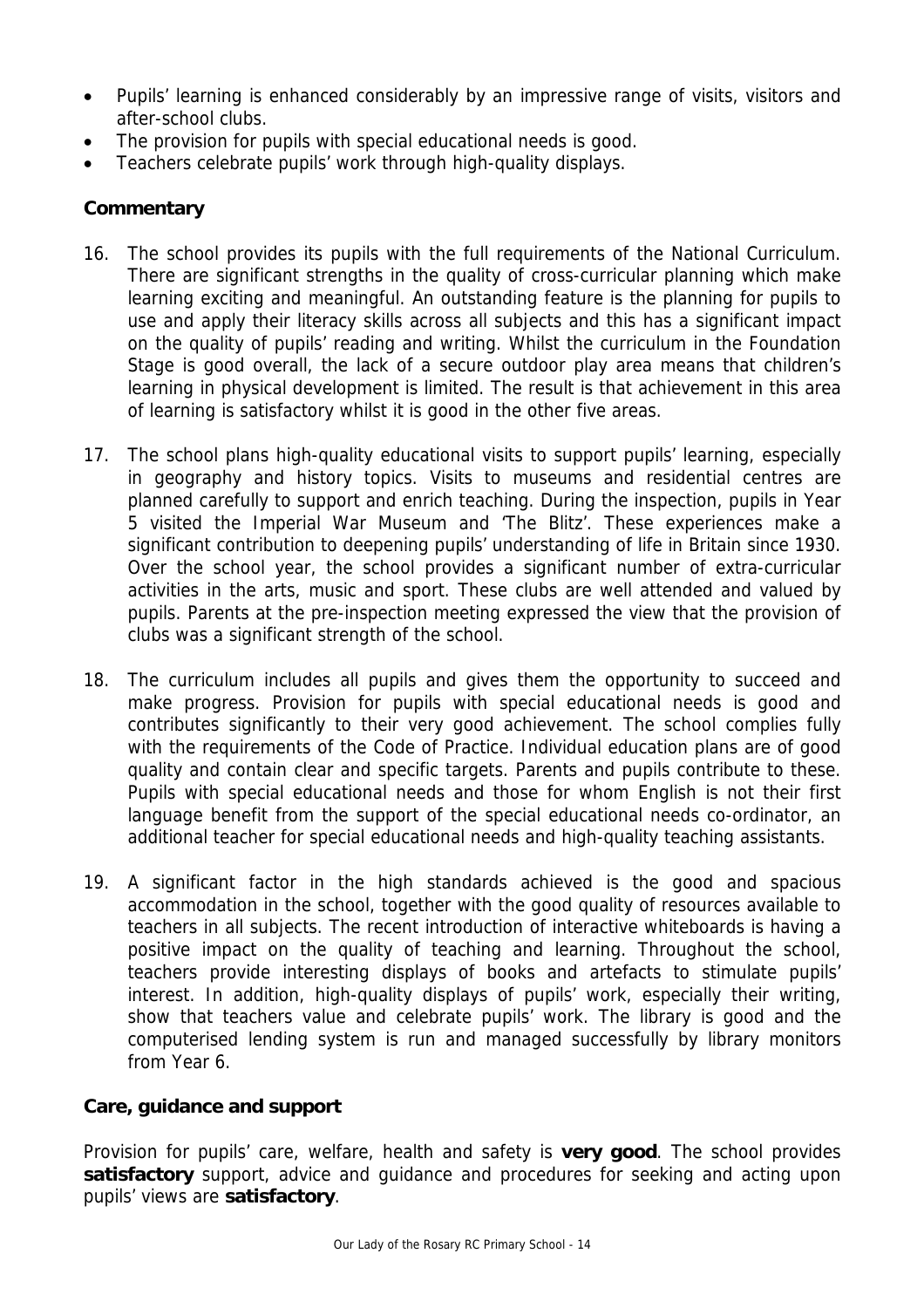### **Main strengths and weaknesses**

- Very good and trusting relationships underpin the school's very effective arrangements for the care and welfare of pupils.
- There is no dedicated outdoor area for children in the reception class.
- Well-planned induction arrangements help children to settle in quickly and to make good progress from the moment they arrive.
- There are no formal procedures for obtaining pupils' views and for incorporating their suggestions when planning for improvement.

### **Commentary**

- 20. The strengths in care, support and guidance noted in the last report have been maintained and developed further. The standard of care provided is now well above average. Child protection procedures are thorough and well-trained members of staff ensure that the needs of pupils with medical conditions are met in full. Warm relationships ensure that teachers spot any emerging difficulties and deal with them promptly. Consequently, pupils say that they really like their teachers and are confident they would feel able to ask them for help or advice, should the need arise. Governors take specialist advice on all aspects of health and safety, and risk assessment procedures are now very good. The school grounds are safely enclosed. However, children in the reception class cannot have unrestricted access to the outdoors because the school does not provide a secure outdoor play area for them. Staff plan specific times for outdoor activities and are especially vigilant to ensure that these children do not stray from their particular area of the playground. Nevertheless, the lack of secure facilities restricts opportunities for promoting children's physical development and other aspects of the outdoor curriculum.
- 21. Induction arrangements are good. Many of the children transfer to the reception class from the adjacent Our Lady of the Rosary pre-school group. The children already know each other and there is regular informal, two-way contact which helps preschool children to get to know the teaching and support staff. During the summer term, prospective parents attend an information evening at which they meet classroom staff, the headteacher and governors. Parents also receive a very informative booklet that gives very clear guidance about how they can support their children's learning at home. These arrangements work well. Children settle quickly and worries and upsets seldom get in the way of children's learning.
- 22. The school is interested in pupils' views and very good working relationships encourage pupils to be open and frank. The pre-inspection questionnaire shows that nine out of ten pupils are pleased with teachers' willingness to listen to their ideas. Moreover, the fact that the building of a quiet area of garden in the corner of the school field came as a result of a pupil's suggestion shows that, potentially, pupils have a great deal to offer. However, the school is not making the most of this potential because there are no systematic procedures for obtaining the views of the majority or for taking these into account when planning for the future.

# **Partnership with parents, other schools and the community**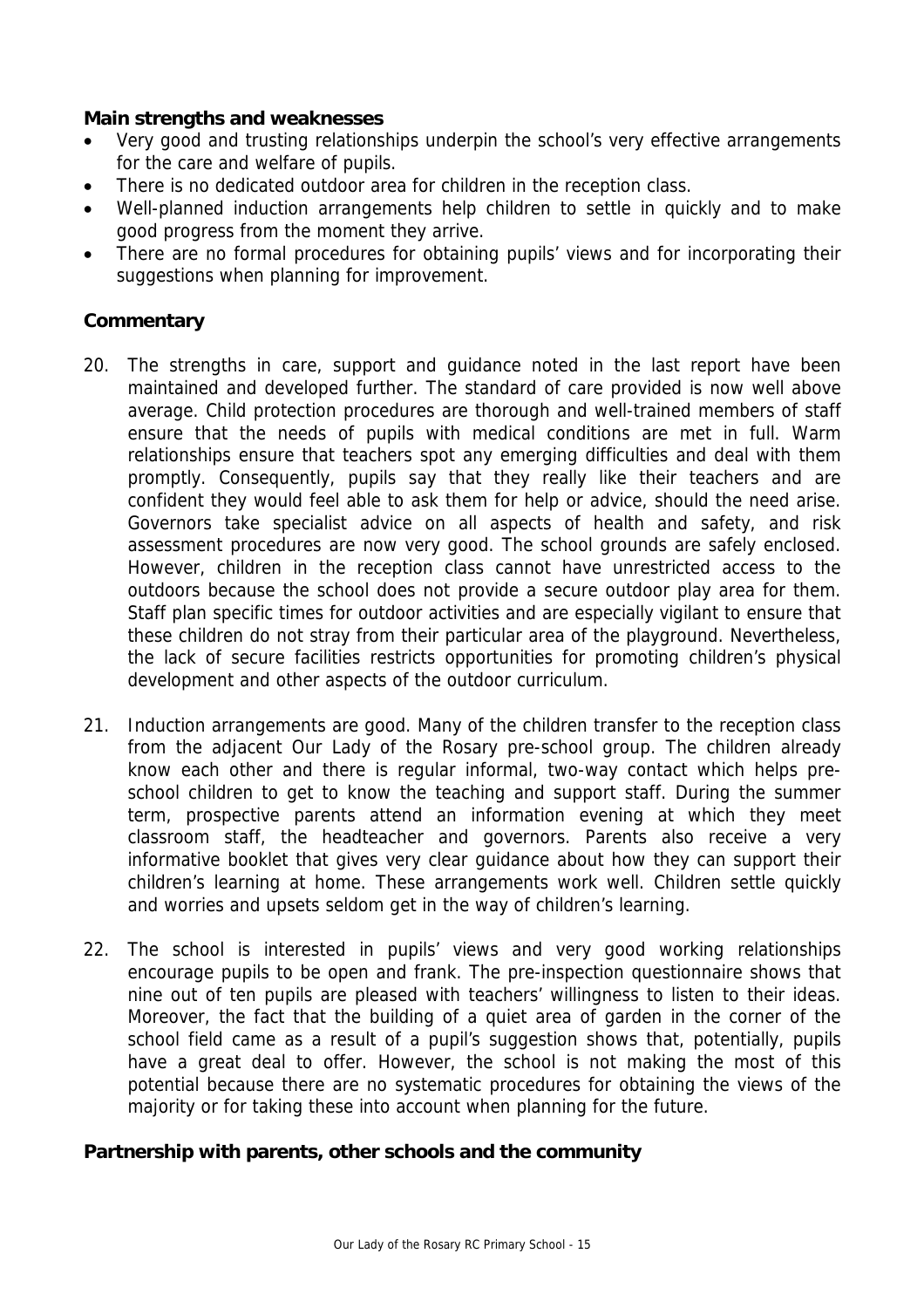Links with parents and the community are **very good**. Links with other schools are **satisfactory**.

### **Main strengths and weaknesses**

- Parents provide very good support for their children's learning at home and school.
- Parents are very well informed about school life and the progress that their children make.
- Strong links with the community enrich the curriculum and promote pupils' personal development very well.
- The school actively seeks parents' views and responds to their concerns very promptly.

- 23. Links between the school and parents are close and mutually supportive. Parents hold the school in high regard and are very keen to support their children's education. They ensure that their children attend regularly and that they arrive promptly at the start of the school day. Links with parents of pupils with special educational needs are also very close and their attendance at annual review meetings is outstanding. Parents provide generous practical and financial assistance and the various activities organised by the school association are very well supported. Volunteers act as class representatives, organise rotas for activities such as hearing the pupils read, and accompany them when they go swimming.
- 24. The school keeps parents very well informed and this helps them to make a strong contribution to their children's education. Each week, parents receive a detailed newsletter and these contain plenty of useful information about many aspects of school life such as diary dates, trips and visitors. Exceptionally informative year booklets also detail the work pupils will be undertaking and explain aspects of school life such as the behaviour management and reward schemes. There are two formal opportunities each year when parents can speak to their child's teacher and attendance at these meetings is excellent. During the autumn term, many of the parents of reception children attend an information evening. They receive very clear guidance on how to support their child's reading at home.
- 25. Links with the local community are very close. A wide range of visitors contributes to school life and pupils visit local places of interest. The school serves the local Catholic community and it receives very good support from the diocese. Links with the parish are strong and pupils play an active role in church services and the many activities organised by the 'Churches Together' group. The priest is closely involved with the liturgical life of the school and is often present during Holy Days, Advent and Lent. For example, during the inspection, he said a Mass that celebrated the school's saint and numerous parents also received his blessing. There are satisfactory arrangements to facilitate pupils transfer to secondary school at the end of Year 6.
- 26. The school is interested in parents' views and encourages them to be open and frank if they have any suggestions or concerns. Parents appreciate this welcoming approach. Analysis of the pre-inspection questionnaire shows that there is very little about the school that they would like to change. Each year, the school circulates a questionnaire asking parents for their views on specific activities such as reading and,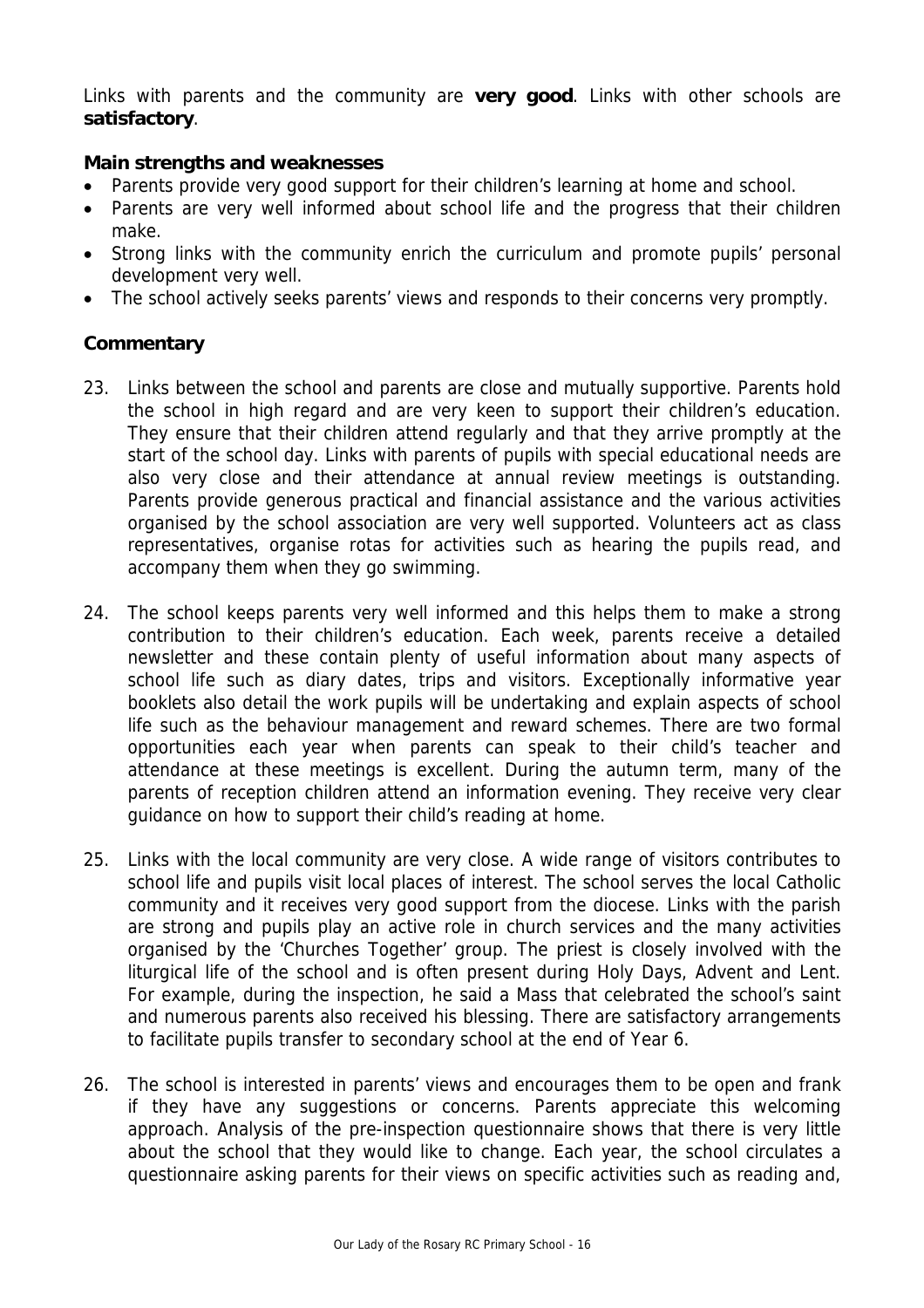whenever possible, their views are acted upon. Parents are exceptionally pleased with the way the school incorporates their views into plans for the future.

# **LEADERSHIP AND MANAGEMENT**

The leadership of the headteacher is **very good**. Governance is **good**. The leadership of other key staff is **good.** The effectiveness of management is **very good.** 

### **Main strengths and weaknesses**

- School self-evaluation is particularly good.
- Monitoring of teaching and learning is good.
- The provision of in-service training for teachers is very effective.
- The management of special educational needs is good.
- Financial management is very good.

- 27. The very good leadership of the headteacher has a significant impact on the high standards achieved and the very good quality of education for pupils. The headteacher has a very passionate commitment to continuous improvement and will not allow any complacency about standards to creep into the school. His ability to recruit high-quality teaching and support staff is a strength which impacts positively on teaching and learning. School self-evaluation is excellent, with the school working in close partnership with the local education authority to monitor and evaluate its work. The annual 'Management Day' in July is a very effective tool in the selfevaluation process. During this day, staff and governors evaluate the previous year's work, including thorough analysis of pupils' test results. From this evaluation, targets are set for the next year for all members of staff with curriculum and leadership responsibilities. This process means that governors have a much stronger understanding of the school's strengths and weaknesses than they did at the time of the previous inspection.
- 28. The school monitors teaching and learning and their impact on standards very well. Subject managers have time to monitor teachers' planning and to analyse pupils' work. In English, mathematics and science, managers monitor teaching and learning in lessons. The results of monitoring are used successfully to support teachers and to set targets for whole school and subject improvement. An example of this is the current emphasis on improving writing, especially for the more-able pupils.
- 29. The headteacher actively encourages teachers to take part in in-service training. Each member of staff has three days per year set aside for this purpose and supply cover is funded to support this training. Teachers and pupils benefit from teachers keeping up to date with subject knowledge, current initiatives and thinking for their subjects. A strength of in-service training is that individual teachers report back to their colleagues on the professional outcomes of each training day.
- 30. The leadership and management of special educational needs are good and have a positive impact on pupils' good achievement. The special educational needs coordinator has a teaching role in which she provides very good support for pupils in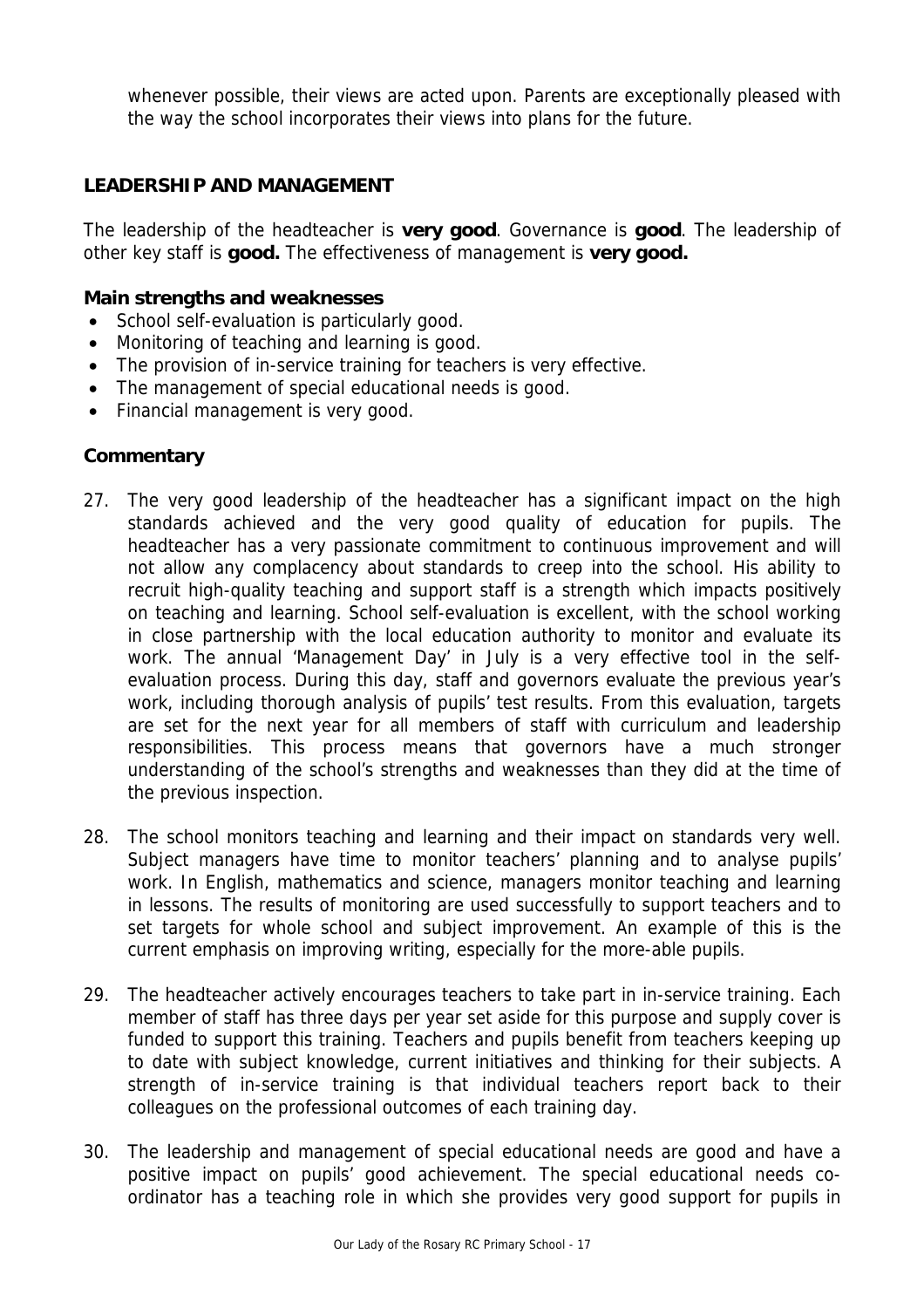lessons and in group work. She effectively manages provision, including links with colleagues, teaching assistants, parents and outside agencies.

31. Financial management in the school is very good. Together with the headteacher, governors manage the budget effectively and ensure that resources are matched carefully to support teaching and learning. The principles of best value are used very well when spending decisions are being made.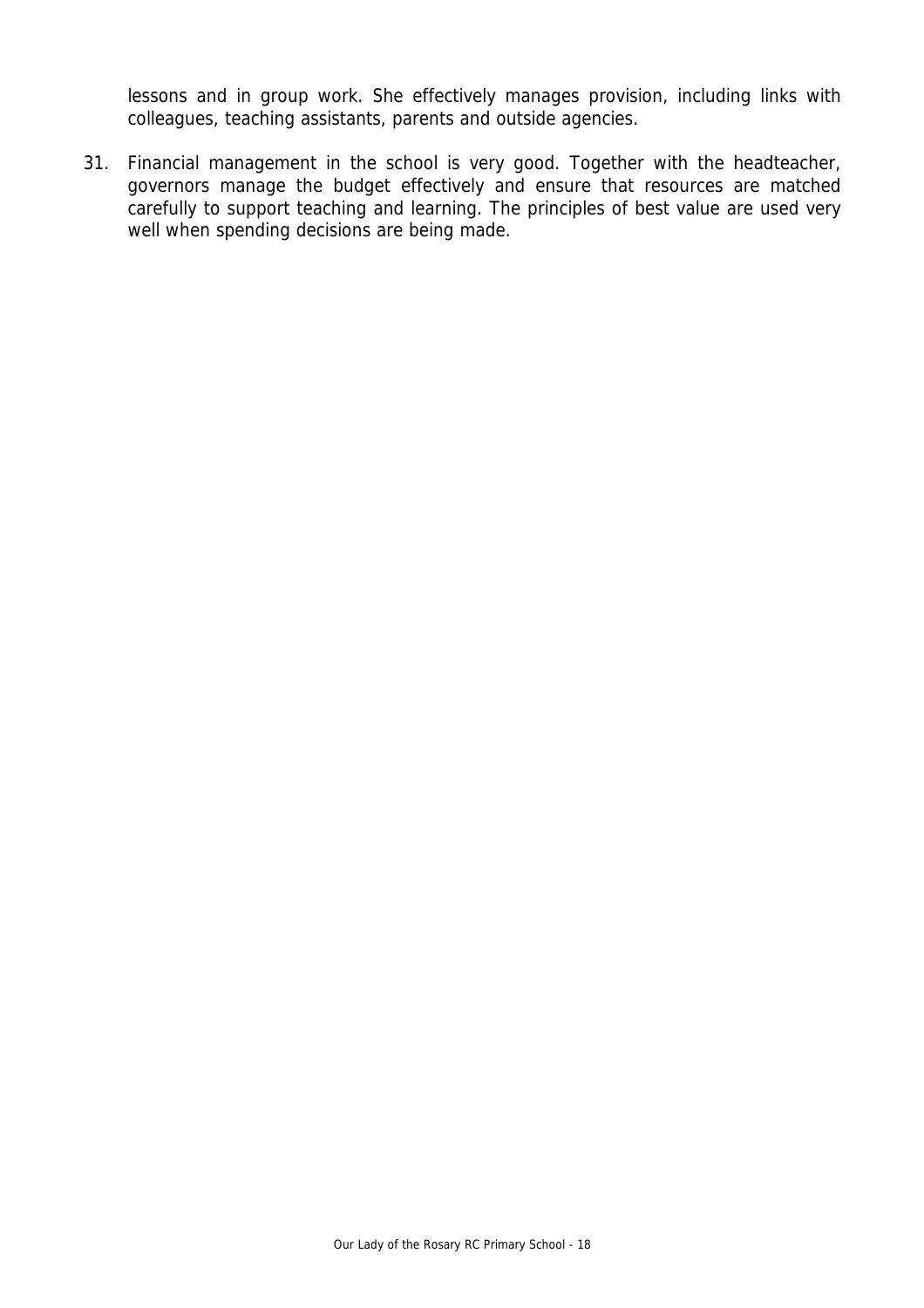# **Financial information for the year April 2003 to March 2004**

| Income and expenditure (£) |         | Balances (£)                     |
|----------------------------|---------|----------------------------------|
| Total income               | 584,807 | Balance from previous year       |
| Total expenditure          | 578,766 | Balance carried forward to the r |
| Expenditure per pupil      | 2,372   |                                  |

| Income and expenditure (£) |         | Balances (£)                        |          |
|----------------------------|---------|-------------------------------------|----------|
| Total income               | 584,807 | Balance from previous year          | $-9.038$ |
| Total expenditure          | 578.766 | Balance carried forward to the next | 6.041    |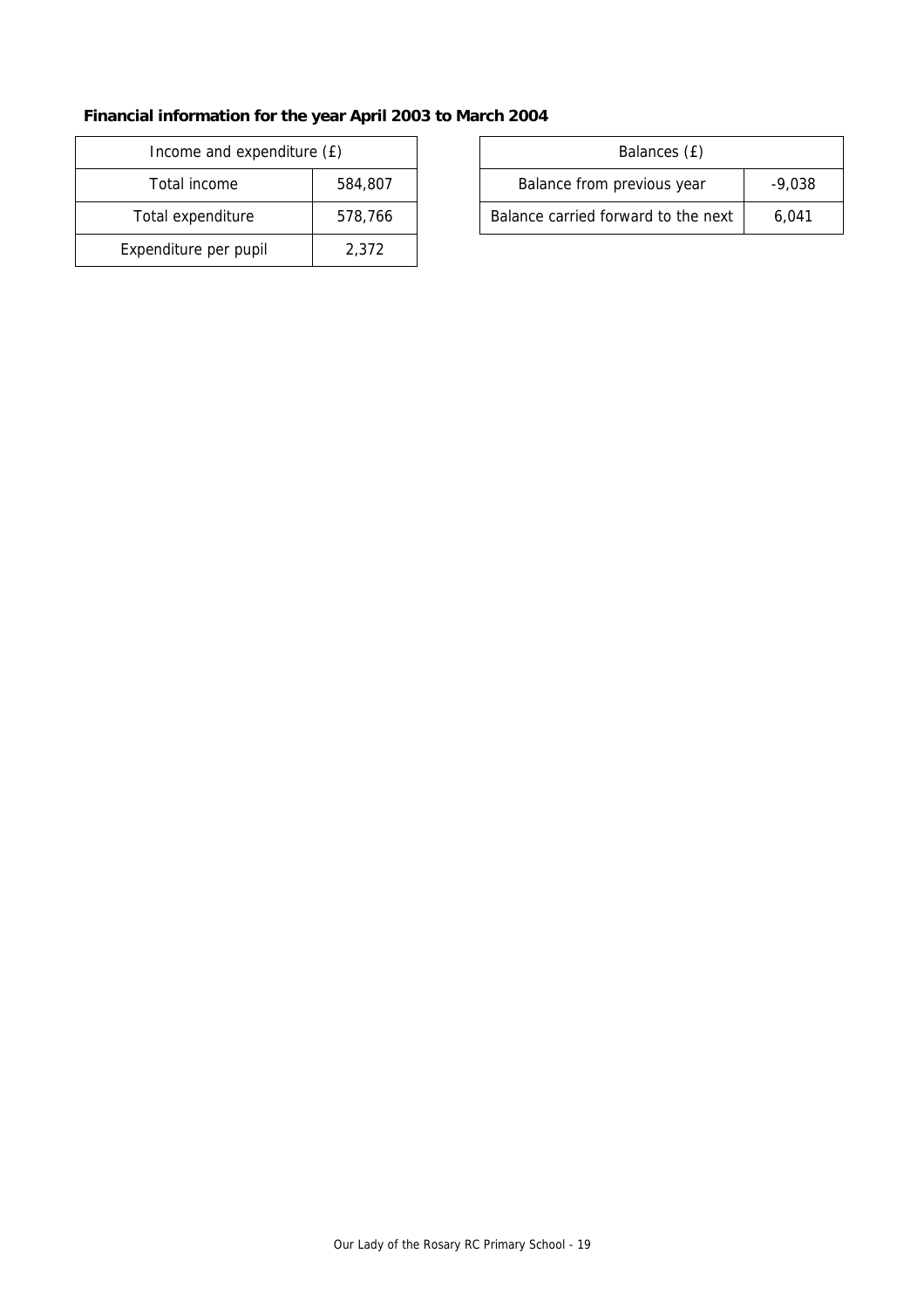# **PART C: THE QUALITY OF EDUCATION IN AREAS OF LEARNING, SUBJECTS AND COURSES**

# **AREAS OF LEARNING IN THE FOUNDATION STAGE**

Provision for children in the Foundation Stage is **good.**

Children's attainment on entry to the reception class is average. Children make good progress in the Foundation Stage because teaching is consistently good and the children are actively involved in a good range of stimulating teacher-led and child-initiated activities that successfully extend their learning. This is an improvement since the last inspection. The class teacher and nursery nurses carefully assess what individuals know, understand and can do. The teacher effectively uses this information to identify and plan the next steps in children's learning and development. As a result, almost all are on course to attain or exceed the early learning goals for children of their age. The teachers and teaching assistants work very well together to promote children's achievement. There are also very constructive links with parents, who make a very worthwhile contribution to children's learning at home. The co-ordinator provides good leadership and effective management. She consistently supports and encourages the class teacher.

### **Personal, social and emotional development**

Provision in personal, social and emotional development is **very good.**

### **Main strengths and weaknesses**

- The teacher and nursery nurses ensure that children settle securely into school life.
- Staff value each child's efforts and very effectively boost their self-esteem.
- Children's attentiveness and readiness to work exceed the standards expected for their age.

- 32. The school makes good arrangements for introducing children to school life. Parents receive an informative booklet, meet the class teacher and headteacher, and children visit the reception classroom before they start school. These arrangements successfully promote a smooth transition into school. The teacher and nursery nurses ensure that the reception class is calm and welcoming and that classroom systems are firmly established. They sensitively meet the needs of those children with special educational needs and those who have English as an additional language. As a result, all boys and girls grow in assurance in their approach to activities and daily routines.
- 33. On entry, a small proportion of children are reluctant to join in group activities or undertake tasks without direct adult direction and support. The quality of teaching is very good and the children rapidly gain confidence and become well-motivated learners. The teacher plans topics such as *Ourselves* that extend the children's selfknowledge and awareness of others. Arrangements such as having a Star of the Day very successfully boost children's enjoyment and promote their achievement. Staff give lots of individual praise and encouragement so that the children are eager to do their best and show pride in what they achieve.
- 34. The teacher and nursery nurses consistently reinforce the classroom standards and the children make very good progress in learning what staff expect of them in school. They respond promptly to instructions, are careful with books and equipment and are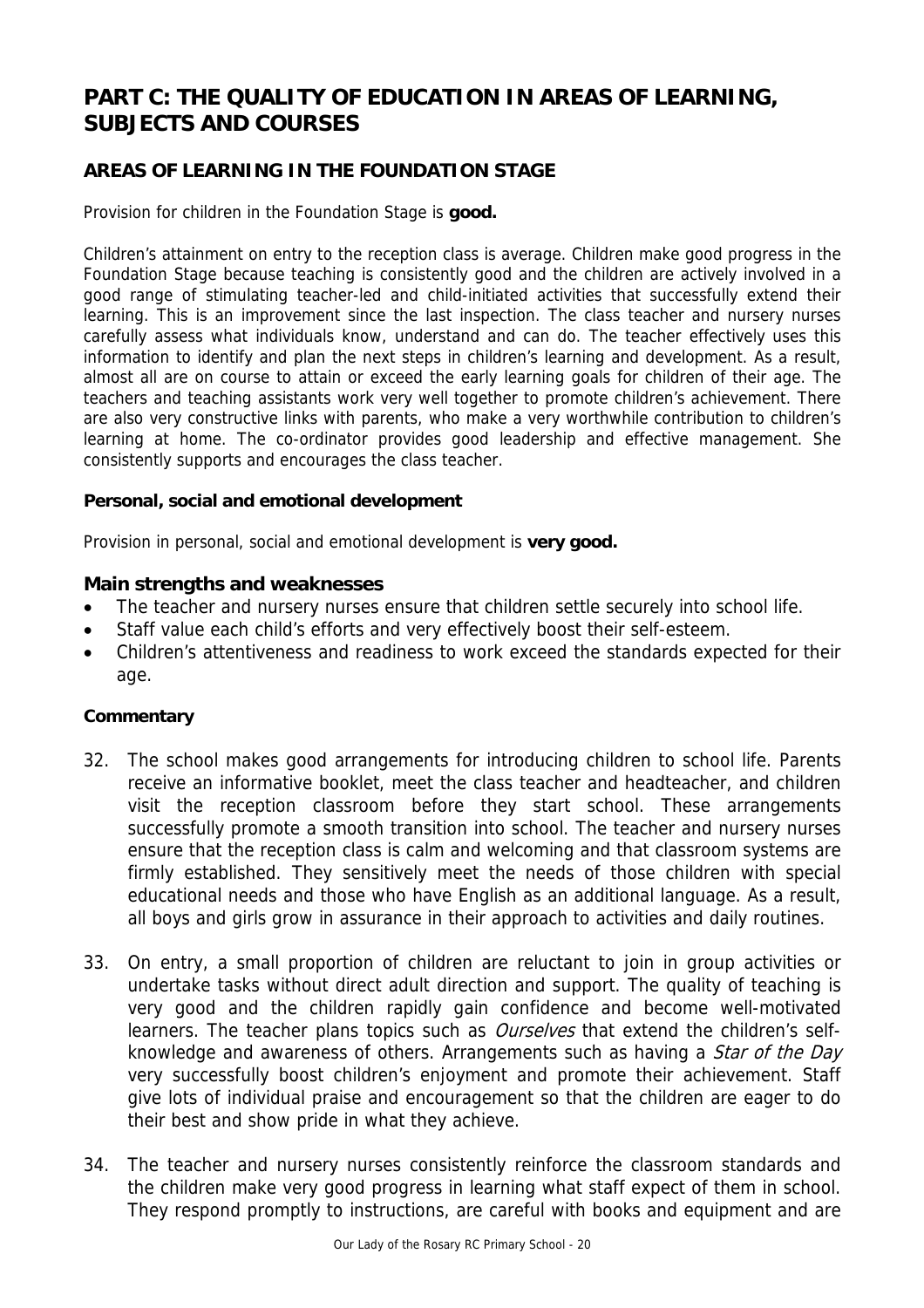beginning to clear away after activities efficiently. They behave sensibly in the classroom and outdoors.

35. The teacher ensures that all children are involved in a good range of carefully planned and prepared activities. Arrangements in the classroom and in the outdoor area very successfully boost children's independence. There are opportunities in the course of each day for children to make decisions, select activities for themselves and put their names on the appropriate part of Task Board. The children are very keen to participate. They settle quickly to tasks and concentrate hard for short periods, when working with an adult or independently. Children co-operate well with the staff and with each other and almost all are on course to exceed the early learning goals for children of their age.

### **Communication, language and literacy**

Provision in communication, language and literacy is **good.** 

#### **Main strengths and weaknesses**

- Children regularly engage in activities that successfully promote their communication skills.
- Children make good progress in learning letter sounds and developing early reading skills.
- The teacher carefully plans worthwhile opportunities for children to improve their writing skills.

### **Commentary**

- 36. Children achieve well because the quality of teaching in this area of learning is good. The teacher carefully plans regular opportunities for children to talk purposefully to adults and each other, as when they share their news. In the course of formal and informal activities, the teacher and support staff ask consistently well-directed questions which successfully promote the children's concentration and extend their speaking and listening skills. As a result, children make good progress in developing these skills and are on course to reach the standards expected for their age.
- 37. The teacher implements a programme of lively, early reading activities that successfully stimulate children's interest and awareness that books are fun. They make good progress in associating letters and sounds and recognising familiar words. From their earliest days in school, the children regularly take home books and letter sound activities to share with their parents and carers. This very effectively boosts their confidence and achievement so that the children develop good early reading skills. Many are on course to attain above average standards by the end of their reception year.
- 38. Signs and displays around the reception classroom boost children's interest and awareness that writing conveys meaning. Children regularly practise writing patterns and letter formation. They try hard and make good progress in controlling their mark-making movements and forming letters. Almost all children write their own name independently and many write simple words, phrases or sentences with adult support. Almost all are on course to attain the early learning goals in writing and about one third are on course to exceed them.

#### **Mathematical development**

Provision in mathematical development is **good.**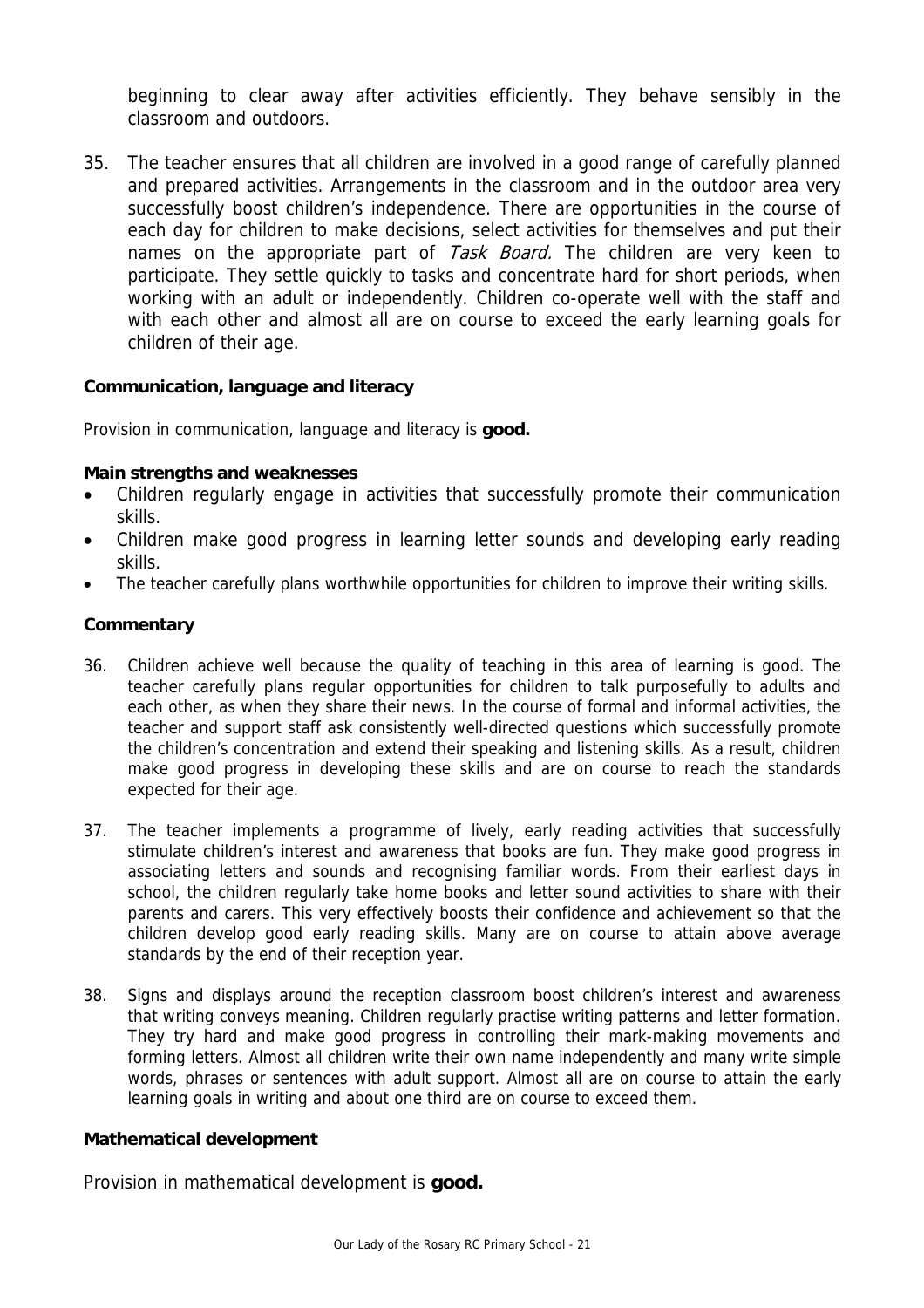#### **Main strengths and weaknesses**

The teacher plans a good range of stimulating activities that successfully promote children's skills in counting, recognising and calculating numbers.

#### **Commentary**

- 39. The quality of teaching is good and, as a result, children achieve well in this area of learning. The teacher is clear about what she wants the children to learn, planning is thorough and sessions are purposeful. Children develop a secure sense of number through regular counting, ordering and sequencing routines. The teacher plans a good balance of sorting, matching and counting games, practical tasks and computer activities to encourage children to practise these skills. They regularly join in lively number rhymes and songs which successfully reinforce their learning.
- 40. The class teacher and nursery nurses have high expectations of children's application and, in the course of activities, they consistently check and build on individual children's mathematical language. Consequently, children make good progress in learning the names of colours and shapes and in understanding concepts such as 'longer' and 'shorter'. Almost all are expected to achieve the early learning goals in mathematical development and many children are on course to achieve calculation skills above those expected for their age.

#### **Knowledge and understanding of the world**

Provision in this area of learning is **good.**

#### **Main strengths and weaknesses**

- Children acquire a secure knowledge and understanding of the world through well-planned practical activities and topics.
- A stimulating programme of visitors and visits successfully engages children's interest and promotes learning.

#### **Commentary**

41. The quality of teaching is good and children are on course to attain the early learning goals by the end of the reception year. They discover the properties of a wide range of materials, including sand and dough, by handling and working with them. The teacher is committed to extending the children's knowledge of their own and others' cultures and children's achievement is good. For example, in the course of a recent topic about India, children had opportunities to hear about aspects of life in India from a visitor and become familiar with traditional Indian clothes. Other visitors, including a dentist, local fire fighters and police officers, the caretaker and the school nurse, bring to life children's learning about *People Who* Help Us. The children have frequent opportunities to gain competence with computers and ICT resources. They use a range of simple computer programs in their classroom and have opportunities to use equipment, such as a tape recorder, in the course of their activities.

#### **Physical development**

42. It was not possible to make an overall judgement about provision or children's achievement in this area of learning. Within the reception classrooms, there is a good range of equipment such as jigsaws, construction materials and simple tools to promote children's manipulative skills. The teacher and nursery nurses consistently encourage children to be independent, for example putting on and taking off their coats and changing their shoes for physical education sessions. In the one lesson seen, children enjoyed responding to music and displayed a satisfactory awareness of space as they travelled safely around the hall without bumping into each other. They demonstrated expected levels of co-ordination as they strode, jumped and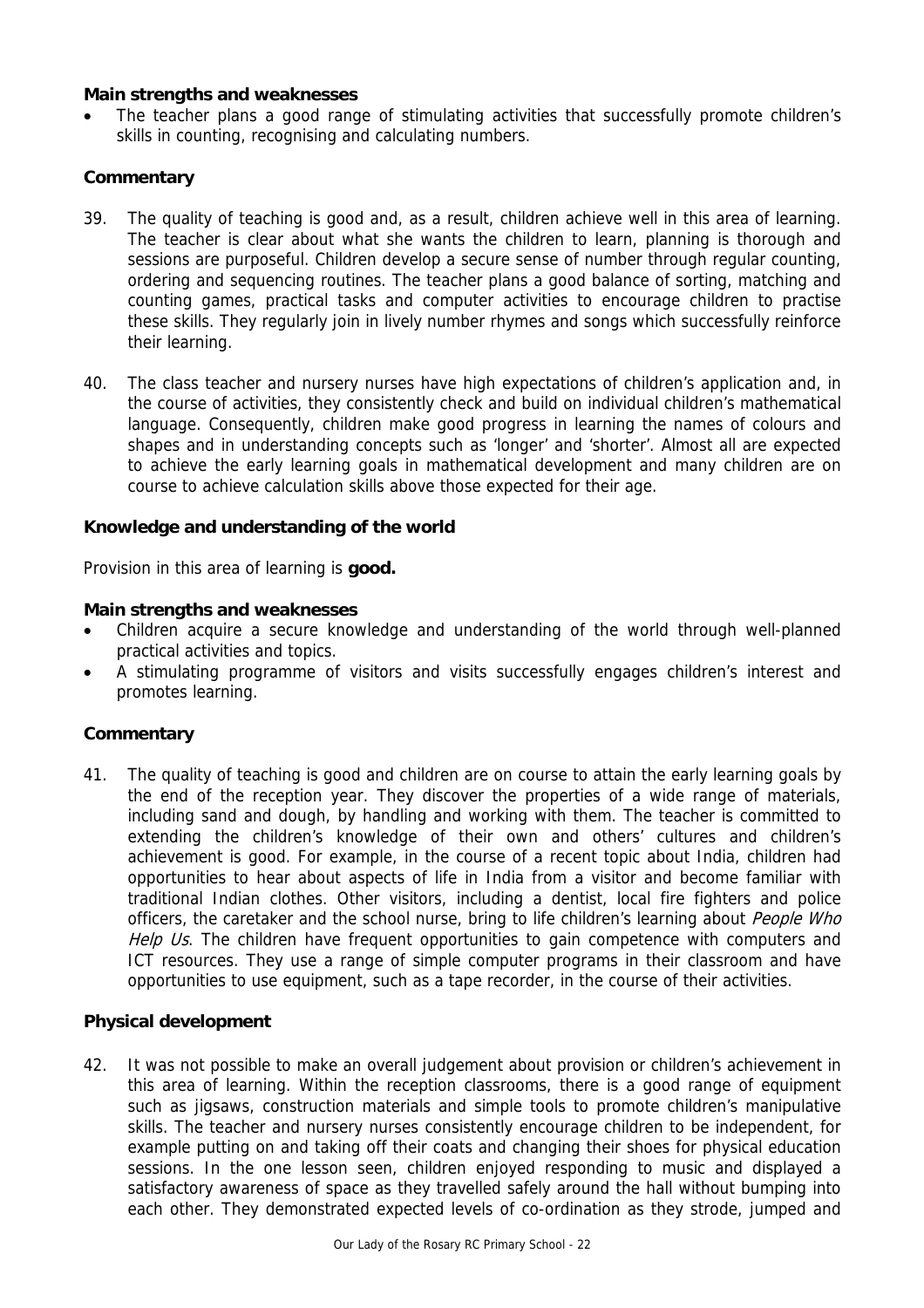stopped when instructed to do so. However, children do not have ready access to a secure outdoor area. This limits their access to climbing and balancing equipment and opportunities for vigorous play that enables children to learn by working on a more active scale than is possible indoors.

#### **Creative development**

43. There was insufficient evidence to make overall judgements about provision, children's achievement or the standards that they attain. The teacher plans carefully to ensure that the children have opportunities to engage in a motivating range of creative activities. It is evident that children have frequent opportunities to paint, chalk and use an imaginative range of materials to create collages. Well thought out role-play areas, such as the current *Stable* and *Santa's Grotto, successfully stimulate* children's involvement, promote their use of imaginative language and encourage collaboration. Children have regular opportunities to explore sounds and use percussion instruments. They join other classes for hymn practice and join in enthusiastically with action songs which often reinforce alphabet learning and counting skills.

### **SUBJECTS IN KEY STAGES 1 AND 2**

### **ENGLISH**

Provision in English is **very good.**

### **Main strengths and weaknesses**

- Teaching of key skills is very good.
- Pupils are enthusiastic and motivated learners.
- Pupils enjoy reading and writing.
- Teachers celebrate pupils' work through high-quality displays.

- 44. Results of the national tests in 2004 for pupils in Year 2 were above average in reading and writing. Results were not as high as the previous year because of a higher proportion of pupils with special educational needs. Standards in the current Year 2 are above average and continue the year-on-year trend of above average standards in reading and writing. The achievement of all pupils is good, including those pupils with special educational needs and those who have English as an additional language.
- 45. Results of the national tests in 2004 for pupils in Year 6 were well above the national average and continue the year-on-year trend of high standards being achieved. Standards in the current Year 6 are well above average, with significant strengths in pupils' use and application of key skills in other subjects. The achievement of all pupils is very good, including those pupils with special educational needs and those who have English as an additional language.
- 46. Pupils' skills in speaking and listening are very good. They listen attentively in lessons and are enthusiastic in wanting to answer questions. In paired work, an impressive feature is their willingness to respect and value the opinion of each other. Pupils are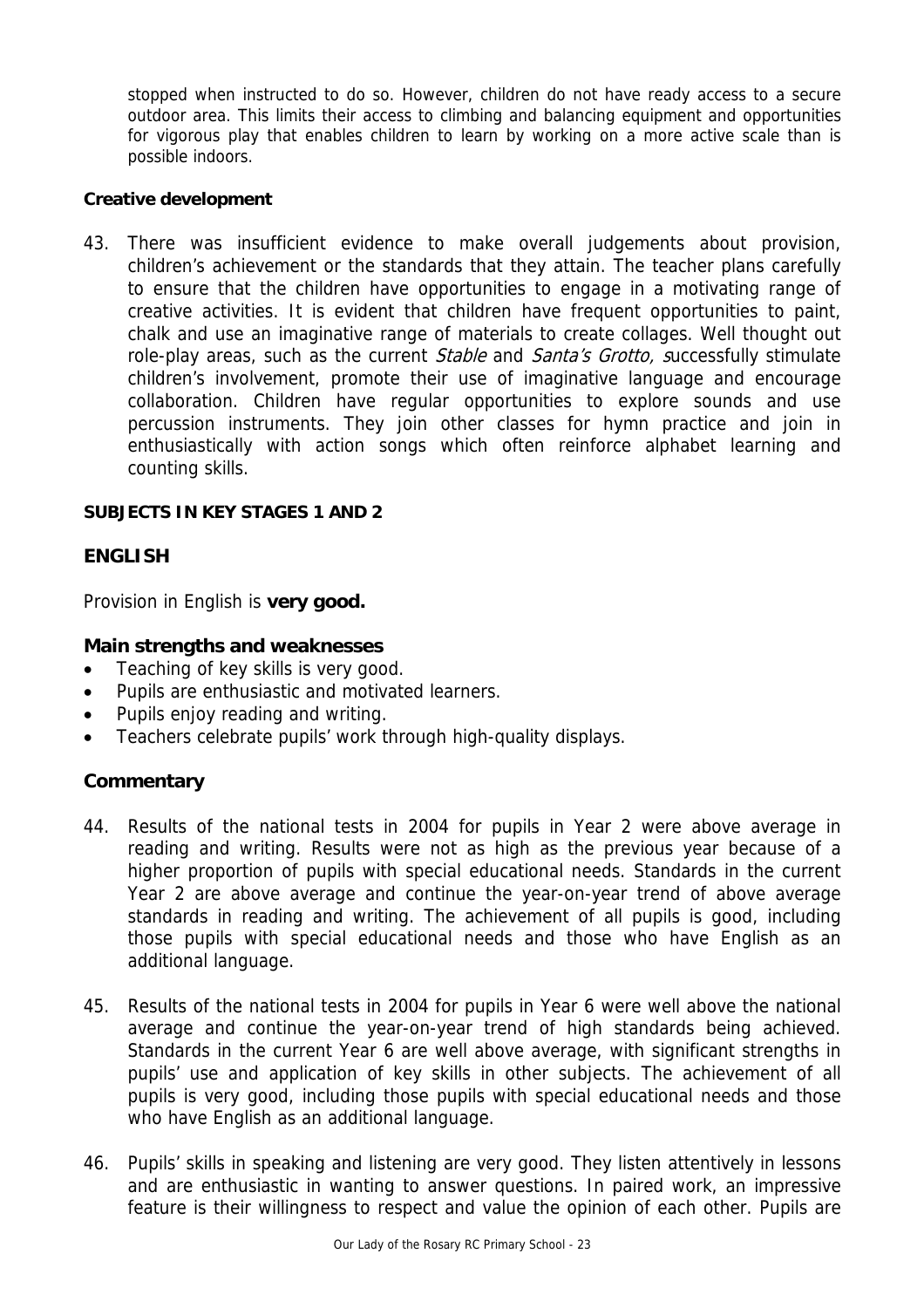confident in front of an audience, including speaking in assemblies. They willingly enter into conversation with adults.

- 47. Pupils love reading. They are confident and fluent and, by Year 6, read with very good expression. Pupils enjoy reading fiction and are knowledgeable about the plot and characters in stories. They express preferences for favourite authors and books. During the inspection, pupils in Year 6 showed good skills and great motivation when reading extracts from 'Macbeth'. Library skills are strong and used to good effect, especially when carrying out historical research.
- 48. Pupils show tremendous enthusiasm for writing. Key skills of spelling, punctuation and grammar are good and these are used and applied successfully in all written work. Pupils have an impressive range of imaginative vocabulary, which is reflected in exciting stories and poems. Standards of handwriting and presentation are of a very high standard. Pupils write successfully for a wide range of audiences and different purposes. Examples of writing in history are most impressive. Pupils use and apply their word-processing and desk-top publishing skills imaginatively as a means of presenting their work, including homework.
- 49. Teaching and learning are very good and make a significant contribution to the high standards achieved. Teaching of key skills in reading and writing is very good and there is a significant strength in teachers' expectations that pupils should use and apply these skills in all work. Teachers' subject knowledge is strong and they are very good role models in promoting a love of reading and writing. As a result, pupils are enthusiastic learners and work exceptionally hard in lessons. They take great care and pride in their individual work. In paired work, they show a high level of co-operation and the willingness to discuss and share ideas.
- 50. Leadership and management are very good and have a significant impact on the high standards achieved. The subject manager is enthusiastic and has very good expertise in the subject. Her recent initiative to introduce individual writing targets is having a positive impact on the school's aim to increase the proportion of pupils achieving the higher Level 3 in Year 2 and Level 5 in Year 6 in national tests. Pupils appreciate these targets because it helps them understand what they need to do in order to improve. Resources are very good, including the library which was identified at the previous inspection as an area needing improvement. There has been very good improvement since the previous inspection.

### **Language and literacy across the curriculum**

This is very good. Pupils use their reading skills especially well when researching for information, particularly in geography and history. Key writing skills are applied successfully in writing reports of scientific investigations and in evaluations of design and technology products.

### **MATHEMATICS**

Provision in mathematics is **very good**.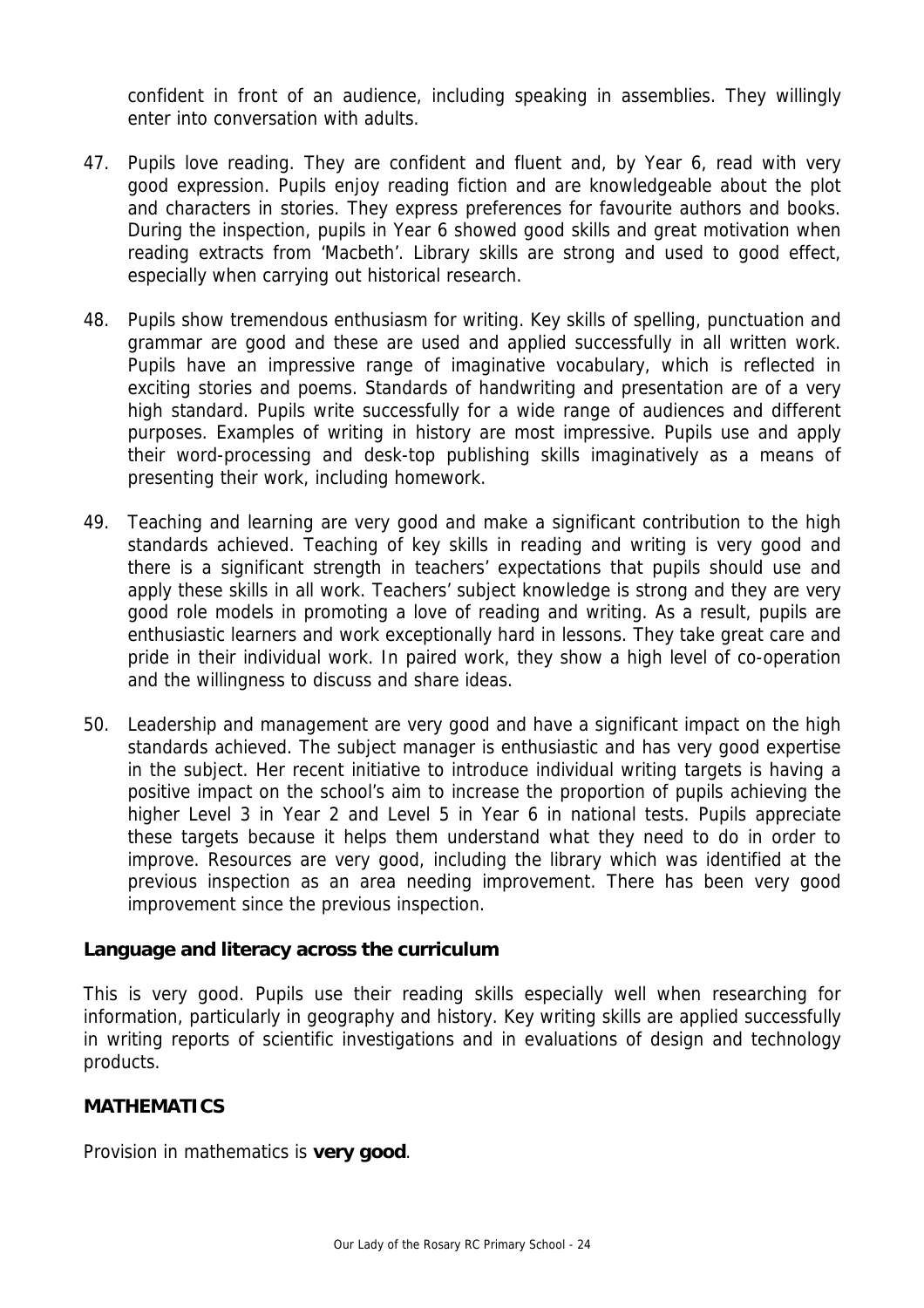### **Main strengths and weaknesses**

- Pupils achieve very well and standards are well above average by the end of Year 6.
- Teachers promote the skills of numeracy very effectively.
- Teachers set challenging tasks that promote good progress for pupils of all abilities.
- The use of individual targets is not fully effective.
- Subject leadership is good.

- 51. In the 2004 national tests for seven year olds, all pupils attained or exceeded the nationally expected standard at the end of Year 2 and almost a third of all pupils attained the above average Level 3. The school's overall results were in line with the national average but below the average for similar schools, and had dipped below those of 2003. Despite this apparent decline, pupils in the Year 2 class of 2004 had, in fact, achieved well. In that class, over a quarter of all pupils had special educational needs and initial assessments indicated that few had the potential for the higher levels of attainment. Taken in context, the 2004 results represent good progress and achievement. Inspection evidence from the work of pupils currently at the beginning of Year 2 suggests that standards are above average and are set to rise again this year. In the tests for pupils in Year 6 in 2004, results in mathematics were well above the national average and above the average for similar schools. This was because most pupils attained the expected standard for their age and almost half attained the above average Level 5. Inspection evidence shows that pupils now in Year 6 are on course for similarly high standards by the end of the school year.
- 52. Teaching and learning are good. Pupils learn well because teachers prepare lessons thoroughly. They have high expectations of what pupils can achieve and set tasks at challenging levels. Pupils respond eagerly because they are stimulated and really want to do well. Teachers make careful assessments and use the information to match tasks closely to the different levels of ability within the class and to build securely on what pupils have learned before. Teachers set mathematics targets for individual pupils and use them satisfactorily to motivate pupils or to promote their understanding of their own learning. However, reviews are relatively infrequent so these arrangements are not fully effective. Teachers and teaching assistants build pupils' confidence and self-esteem because they are consistently encouraging and sensitive to individual pupils' concerns. Consequently, boys and girls do equally well. Pupils with special educational needs receive good levels of support and encouragement. They are fully involved in all lessons and achieve well, as do mathematically gifted pupils who receive work that makes sure they reach their full potential.
- 53. The mathematics curriculum is good. It emphasises the development of number skills, which are helping to improve pupils' mathematical understanding. Mental agility work forms a lively part in most lessons. It improves pupils' confidence and the speed and accuracy of their thinking. In Year 6, for example, pupils had to use their knowledge of the seven times table and their understanding of decimal numbers in order to solve complex sequencing problems involving numbers from 0.7 to 700. Not only were pupils able to accomplish this task, but they thoroughly enjoyed it. This was numeracy teaching and learning of a high order. This aspect of pupils' learning is particularly effective because teachers use a very good range of practical and investigative activities that really make pupils think. They also give pupils regular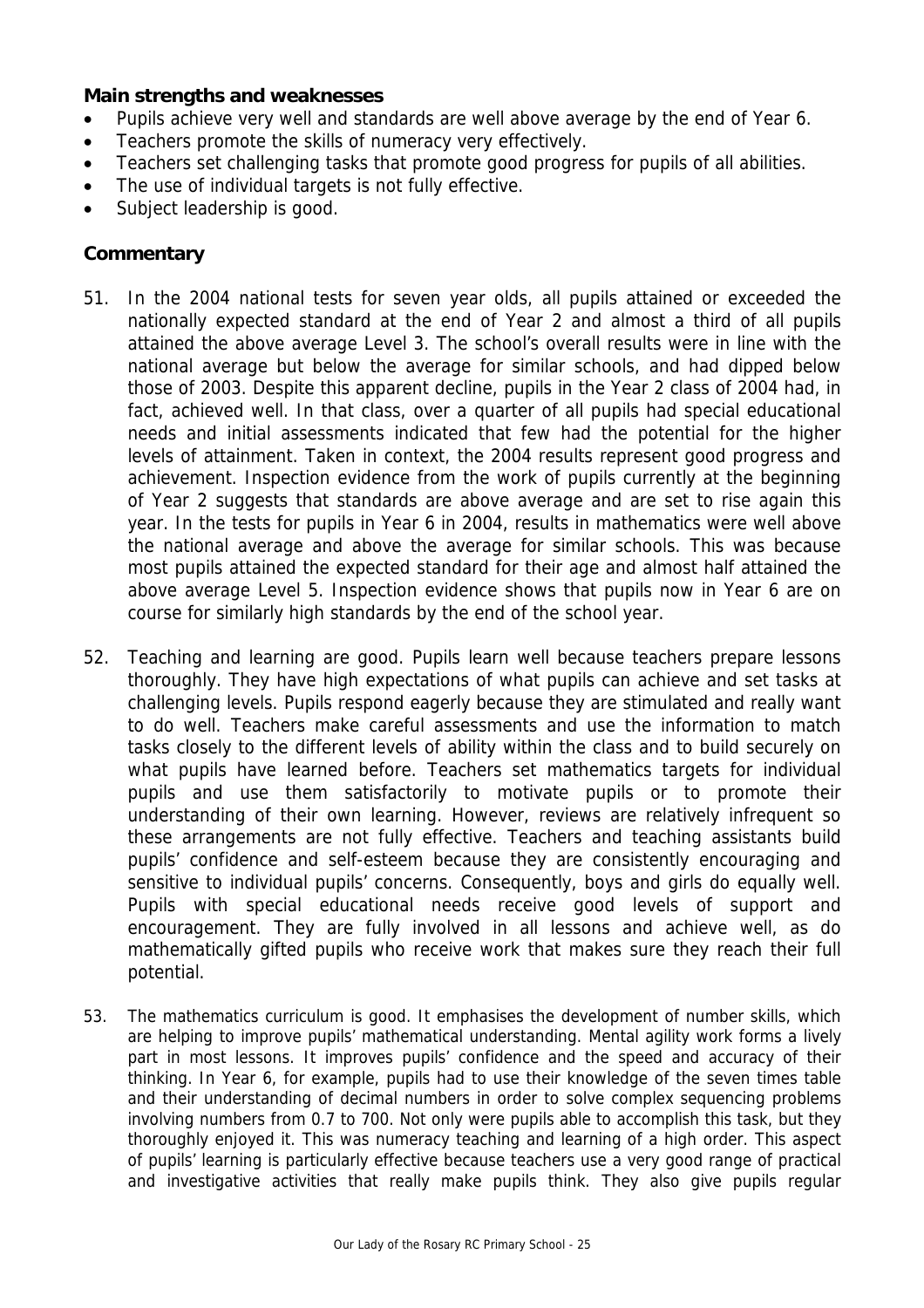opportunities to explain their mathematical thinking and the strategies that they use and, in doing so, strengthen their understanding and their capacity to use number effectively.

54. Provision for mathematics has improved because subject leadership and management are effective. Monitoring, evaluation and planning for improvement are all more rigorous than they were at the time of the last inspection. The tracking of pupils' progress, the analysis of pupils' performance in tests and the observation of teaching and learning all inform the school's on-going cycles of curriculum development and inservice training for teachers. These initiatives result in a consistent approach to the teaching of mathematics and to the provision of worthwhile, first-hand mathematical experiences that promote good learning for all pupils.

### **Mathematics across the curriculum**

55. Teachers make satisfactory use of mathematics to reinforce and extend pupils' learning within other subjects, although cross-curricular links that foster numeracy are less well developed than those promoting literacy. Discussions with pupils indicate that there are worthwhile links in ICT, geography, history and science. For example, pupils use a screen turtle to reinforce their knowledge of turns and angles using ICT. They draw up time lines to develop their sense of chronology in history and interpret weather graphs and charts in geography. Pupils use their data handling skills to present the results of their investigations in science.

### **SCIENCE**

Provision in science is **very good.**

### **Main strengths and weaknesses**

- Pupils achieve very well and reach standards that are well above expectations.
- Very good teaching is based on teachers' secure subject knowledge and understanding.
- Very well planned investigative projects improve the quality of pupils' learning.
- Effective links with other subjects strengthen pupils' learning.

- 56. The 2004 teacher assessments for seven year olds show that standards in science were very high when compared with both the national average and with similar schools. Inspection findings indicate that these standards are being maintained, with all Year 2 pupils on course to attain or exceed the expected level. Results in the 2004 national tests for 11-year-olds, although not formally confirmed at the time of the inspection, show that boys' and girls' standards were well above average and above similar schools. In relation to their results at the age of seven, pupils achieved well. Inspection findings indicate that pupils in Year 6 are again on track to achieve very well and so maintain the high standards reported by the previous inspection.
- 57. Teaching and learning are good in Years 1, 2 and 3. In Years 4, 5 and 6, teaching is very good and pupils' learning is very effectively promoted. Throughout the school, teachers ensure that pupils have frequent opportunities to learn through first-hand, practical experiences. Thorough planning of worthwhile links with other subjects supports and extends pupils' scientific understanding and promotes their basic skills. Notably, pupils have frequent opportunities to extend their literacy skills as they express their ideas and explain their predictions and findings in scientific terms, both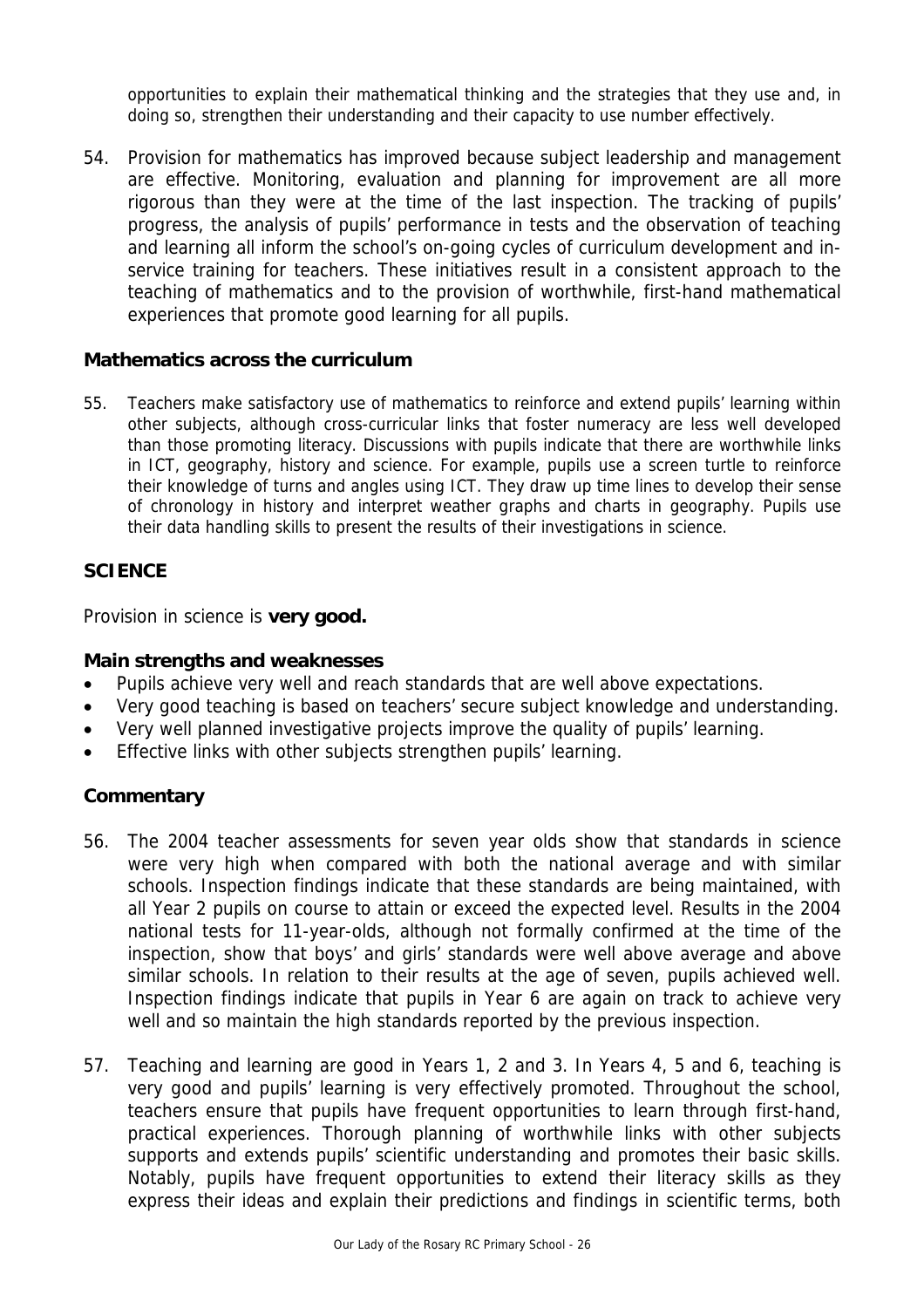orally and in writing. Similarly, pupils strengthen their data handling skills as they use a wide range of charts and graphs to display the results of their experiments. Teachers are clear about what they want to achieve in the course of lessons so they are well prepared and organised. Tasks are challenging, particularly in Years 4, 5 and 6, and teachers' questions are thought provoking. Very good teamwork between teachers and teaching assistants ensures that all pupils get the attention that they need to enable them to participate fully. This level of support is a key factor in the progress of lower attaining pupils and those with special educational needs. Teachers use assessment information well, both to ensure that practical activities are pitched at levels that challenge able pupils' understanding and promote their skills and also to identify pupils who need additional support. However, teachers do not routinely modify tasks to meet the needs of pupils with different capabilities.

58. The subject is very well led and managed. The very experienced co-ordinator is committed to raising standards in the subject and is keen to encourage the use of interactive resources and innovative approaches to boost pupils' involvement and learning. Arrangements such as Year 1's visit to the Look Out Centre, Year 4's science-focused residential trip and Year 6's Science Club and involvement in the Natural History Museum's 'wood louse project' very successfully engage pupils' interest and promote their learning.

# **INFORMATION AND COMMUNICATION TECHNOLOGY**

Provision in information and communication technology (ICT) is **good**.

#### **Main strengths and weaknesses**

- By the time that pupils leave the school, standards in ICT are above those normally expected of 11 year olds.
- Thorough staff training has improved the overall quality of teaching and learning.
- Pupils have very good attitudes to ICT and levels of confidence and independence are high.
- Curriculum leadership is very effective.
- The use of ICT across the curriculum is developing well.

### **Commentary**

59. Pupils of all abilities are achieving well. By the end of Year 2, most pupils attain the nationally expected standard in ICT. By the end of Year 6, standards are above those normally expected of 11-year-olds. By the time they leave the school, pupils have good ICT skills. They use computers and other devices efficiently, both in ICT lessons and as tools to aid their learning in other subjects. As one Year 6 pupil put it, "It's like having another pencil in your box". Much of pupils' work in ICT comes through other subjects. Tasks are relevant and pupils' response draws on their enthusiasm for the topic in hand. They put energy, thought and effort into what they are doing. This quality of response, along with the demanding tasks that teachers set, results in a very positive climate for learning in which pupils of all abilities make good progress. In this challenging environment, pupils with special educational needs receive effective support so that they also succeed and make good progress alongside others in the class.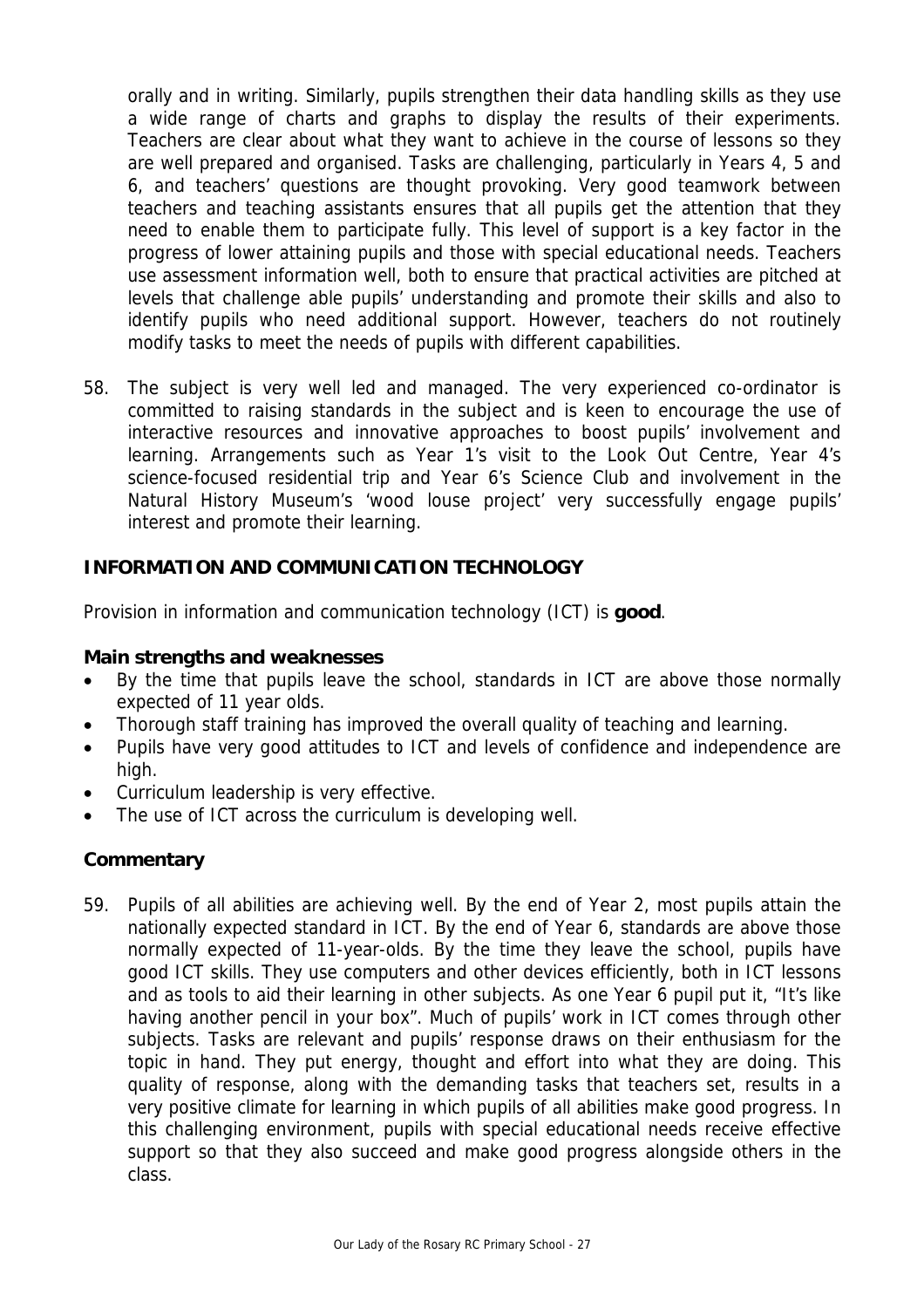- 60. Teaching is good. Teachers have successfully undertaken a wide range of training and received regular advice and support from the subject leader. Consequently, they are competent and self-assured when teaching ICT. Teachers' explanations are clear and accurate and they demonstrate new skills and techniques well. They make good use of projection equipment and interactive whiteboards to engage pupils' interest and involve them in the lesson. Once pupils are at work, teachers have the necessary skills to 'trouble-shoot' effectively, ensuring that little time is lost and that the pace of learning is brisk.
- 61. Teachers successfully establish in pupils very good patterns of behaviour and very sensible approaches to work. Pupils share equipment co-operatively and collaborate very well, giving each other constructive help and advice. In the Year 5 lesson on making a presentation, pupils' keenness to be actively involved and their confidence in solving problems independently improved their learning considerably.
- 62. Teaching and learning are improving rapidly because subject leadership and management are very effective and the curriculum for ICT is good. Pupils learn well because the school has greatly improved its resources and facilities for teaching ICT during recent years and, in doing so, has dealt very effectively with weaknesses identified by the last inspection. The school now has the necessary programs and equipment to teach the ICT curriculum thoroughly. Furthermore, pupils have regular access to computers and there are planned opportunities to use a good range of ICT equipment, including programmable toys, sound recording equipment and a digital camera. The subject leader has been tireless in his work. He has planned very thoroughly for these developments to the curriculum. He has rewritten the scheme of work so that it provides improved guidance for staff and has introduced procedures for assessing and recording pupils' attainments. He has begun to monitor teaching and learning in order to check that all elements of the ICT curriculum are taught and to ensure that staff make good use of ICT across the curriculum as a whole. This very well conceived programme of curriculum development has considerable potential but has not yet been in place long enough to raise standards further.

### **Information and communication technology across the curriculum**

- 63. Pupils' use of ICT across the curriculum is good, but this aspect of the work is set to improve as teachers become more familiar with the revised curriculum. However, links with literacy are very good. Pupils already use ICT to present written work, to communicate with others by e-mail or through quite complex presentations, and to enter and edit text. Other applications of ICT include:
	- programming the floor 'robot' or the screen 'turtle' to reinforce directions, turns and data handling in mathematics;
	- producing graphs and charts in science and mathematics using informationhandling programs;
	- using the Internet as a source of information for history and geography lessons;
	- creating classroom simulations, such as the 'blitz sound effects' activity;
	- using creative tools to make pictures and patterns;
	- using devices such as listening centres and digital cameras.

### **HUMANITIES**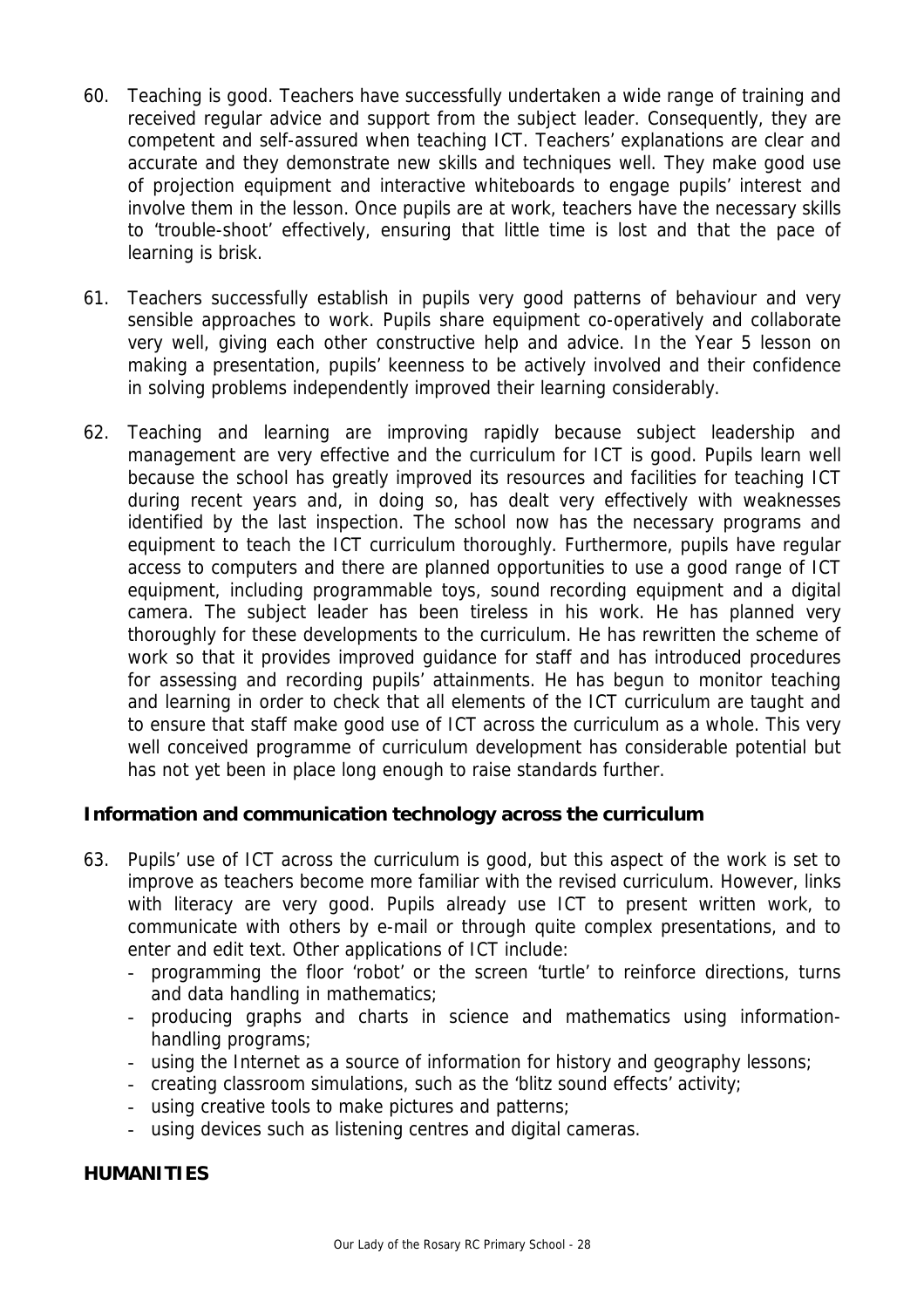# **History**

Provision in history is **very good.**

# **Main strengths and weaknesses**

- Pupils' understanding of sources of historical evidence is very good.
- Pupils use their literacy skills exceptionally well.
- Teachers make effective use of educational visits and imaginative use of historical artefacts to support pupils' learning.

# **Commentary**

- 64. By the end of Year 2, standards exceed expectations for seven year olds and pupils' achievement is good. By Year 6, standards are well above expectations for 11 year olds and pupils' achievement is very good. The achievement of pupils with special educational needs is good. The previous inspection made no judgement on standards.
- 65. By Year 2, pupils have a good understanding of the sense of time through studying old and new toys and visiting Gunnersbury Museum. By Year 6, pupils have developed a very good understanding of how to use sources of evidence in historical research. Throughout the school, pupils make very good use of their literacy skills to support their learning. Speaking and listening skills are used effectively in Year 5 when pupils debate what they consider to be the ten most important facts from each decade since 1930. Reading skills are used successfully when using books or the Internet to research key facts. Pupils write at length and show good application of spelling, grammar and punctuation as well as good historical understanding. Writing on Ancient Greece in Year 4 is of a very high standard. Pupils use word processing and desktop publishing skills to good effect.
- 66. Teaching and learning are very good and have a significant impact on the high standards achieved. Teachers make history come alive through well-planned educational visits and exciting and stimulating displays of historical artefacts. Teachers' subject knowledge is good and results in the infectious enthusiasm of pupils for the subject. Pupils work hard in lessons and show impressive levels of concentration. Paired work, especially discussion, is of a very high standard. Teachers value and celebrate pupils' work, as reflected in high-quality displays in classrooms and around the school.
- 67. Leadership and management are good and contribute well to the high standards achieved. The subject manager has developed good procedures for assessing pupils' progress and is successful in monitoring teachers' planning and pupils' learning. Resources are very good and are used effectively to stimulate learning.

# **Geography**

68. Insufficient lessons were observed in order for a secure judgement to be made on provision in the subject. By Year 2, pupils have a good understanding of the immediate locality and show good skills in matching features shown on photographs to their map location. Pupils' knowledge and understanding of the wider world is developed successfully through following the adventures of 'Barnaby Bear'. By Year 6,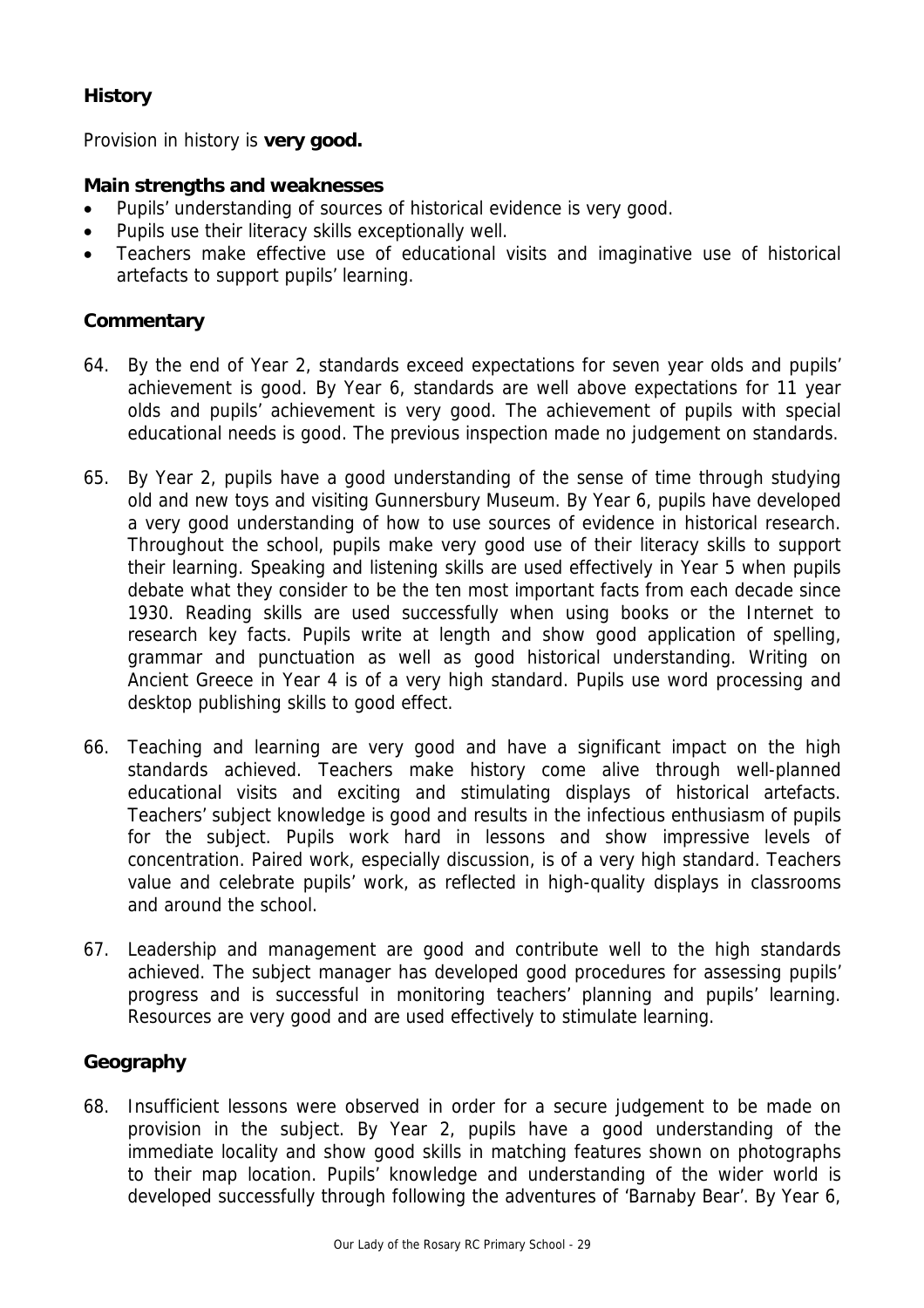pupils have a good understanding of rivers and the water cycle. Through the study of St Lucia they have a good understanding of contrasting localities. Pupils use and apply their literacy, numeracy and ICT skills successfully in the subject. Teachers use resources imaginatively, including educational visits to support pupils' learning.

# **CREATIVE, AESTHETIC, PRACTICAL AND PHYSICAL SUBJECTS**

Inspectors observed three lessons covering art and design, design and technology, music and physical education. Inspectors also looked at pupils' completed work, talked to pupils about aspects of their work and attended assemblies. However, there is insufficient evidence to make overall judgements about provision and the quality of teaching and learning in all these subjects, or about standards in music and physical education.

### **Main strengths and weaknesses**

- Standards in art and design and design and technology are above average.
- Pupils' work in art and design and design and technology effectively supports their learning in other subjects.
- Standards in pupils' singing are good.
- Visiting specialists and a very good range of special events effectively promote pupils' learning.

- 69. In **art and design**, pupils produce a good range of two- and three-dimensional work including observational drawing, painting, collage, weaving and clay work. Their projects incorporate the use of various media, including pastels, charcoal, watercolour and metallic paints. Pupils have effective opportunities to learn about and produce work in the style of artists such as Claude Monet, Guiseppe Arcimboldo and Wassily Kandinsky. By the time they leave the school, the standard of their work is above that normally expected for their age. Teachers carefully plan art and design activities that make a very worthwhile contribution to pupils' knowledge and understanding of other cultures and link effectively with work in other subjects. For example, pupils learn about African art in Year 2 and aboriginal art in Year 4. Projects also reinforce and extend work linked to history projects, including Ancient Greece in Year 4 and Tudor England in Year 6.
- 70. Pupils are very keen to talk about their well-executed **design and technology** projects. As well as food technology topics in Years 1 and 3, these include Year 2's fabric finger puppets and hand puppets with papier-mâché heads, Year 3's clay tiles in the style of Roman mosaic, Year 5's 'character' chairs and Year 6's Tudor houses. The standard of pupils' work in many of these projects is above average.
- 71. In **music**, pupils have regular, carefully prepared opportunities to sing in assembly and hymn practice. They have a wide repertoire of songs and hymns, which they sing very expressively and tunefully. These arrangements make a significant contribution to pupils' spiritual development. They learn about composers and listen to their music as they enter and leave assembly, and have opportunities to compose music as part of class music sessions. During the year, pupils take part in a range of musical activities including musical concerts and Christmas performances. School choirs participate in music festivals and older pupils have opportunities for instrumental tuition from visiting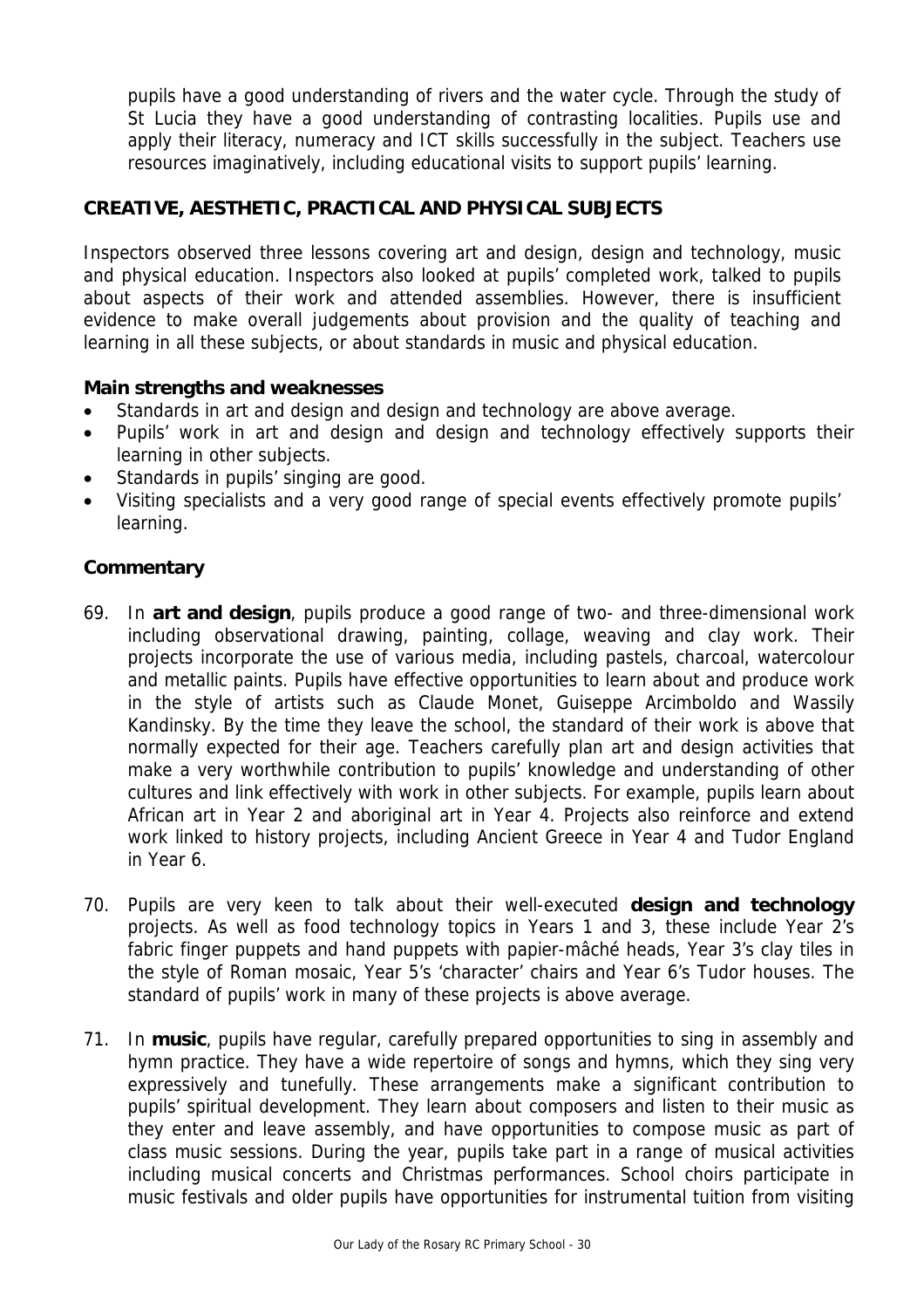specialist teachers. These activities very successfully motivate pupils and extend the skills of those involved.

- 72. All elements of the National Curriculum for **physical education** receive regular attention. In the lesson observed, pupils made good progress in developing their games skills because the visiting teacher had very good subject knowledge. As a result, his teaching was clear and authoritative and his very good repertoire of activities kept the pupils interested, active and involved throughout the lesson.
- 73. The subject co-ordinators are effective in maintaining resources at a good level and organising events, such as the *Children's Art Exhibition* and *Christmas Making Day*, in which every pupil participates and workshops with visiting musicians. These activities very effectively boost pupils' involvement and support learning.

# **PERSONAL, SOCIAL AND HEALTH EDUCATION AND CITIZENSHIP**

Provision in personal, social, health education and citizenship is **good**.

### **Main strengths and weaknesses**

- Pupils throughout the school achieve very good standards in many aspects of their personal development.
- Personal, social, health education and citizenship are rooted in the school's key aims and contribute to their achievement.
- There are no formal arrangements for seeking and acting upon pupils' views.
- The subject leader ensures that this subject has a high profile throughout school.

- 74. Standards in personal, social, health education and citizenship are good. Pupils have regular, planned opportunities to develop self-awareness and confidence by discussing a range of issues, including those they face as part of everyday life. Consequently, pupils of all ages develop very good attitudes to their life and work at school. They understand what it means to be part of a community and most make a very positive contribution by following its rules, setting an example to others or caring for those who need help.
- 75. The aims of the school commit staff to ensuring that pupils develop into well-rounded individuals and to making them feel valued. The recent addition of personal, social, health education and citizenship to the formal curriculum has strengthened this aspect of the school's work because they provide teachers with a clear framework and add to the consistency of their approach. There is not enough evidence to evaluate the overall quality of teaching in personal, social, health education and citizenship. However, planning indicates that teachers make good links with other subjects, such as physical education, science and religious education, to ensure that pupils develop a healthy lifestyle and learn to respect the feelings of others and the differences between people. In the lessons that were seen, teaching and learning were effective. The activities that teachers presented had a beneficial impact on pupils' behaviour and response because topics were relevant and meaningful.
- 76. The only weakness in current arrangements is that the school does not have any formal arrangements for seeking and acting upon pupils' views. By not having school and class councils or any other forum for pupils to present their own and others' views, the school is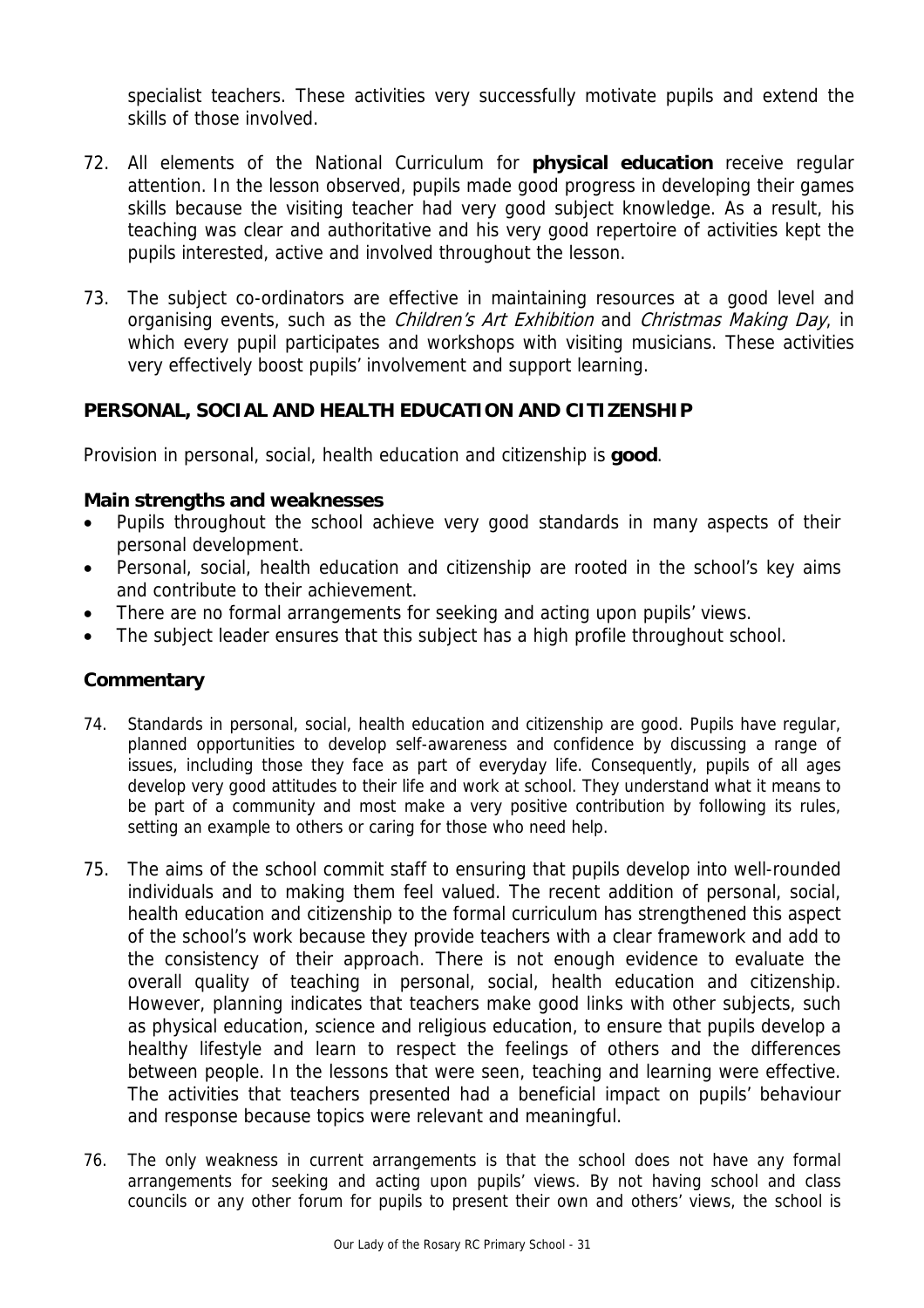missing opportunities to give pupils a voice in the decisions that affect them and to serve the school community by acting on behalf of others.

77. The co-ordinator for personal, social, health education and citizenship gives a good lead to other staff. Her enthusiastic approach ensures that the subject has a high profile throughout the school. She is providing staff with a well-balanced programme of study that covers universal themes such as the uniqueness and value of each individual as well as aspects that are of specific importance to this school and its community. As well as providing good guidance for teachers' planning, she has begun to improve resources. Consequently, standards in personal, social, health education and citizenship, and the arrangements for this area of pupils' learning, are better than they were when the school was last inspected.